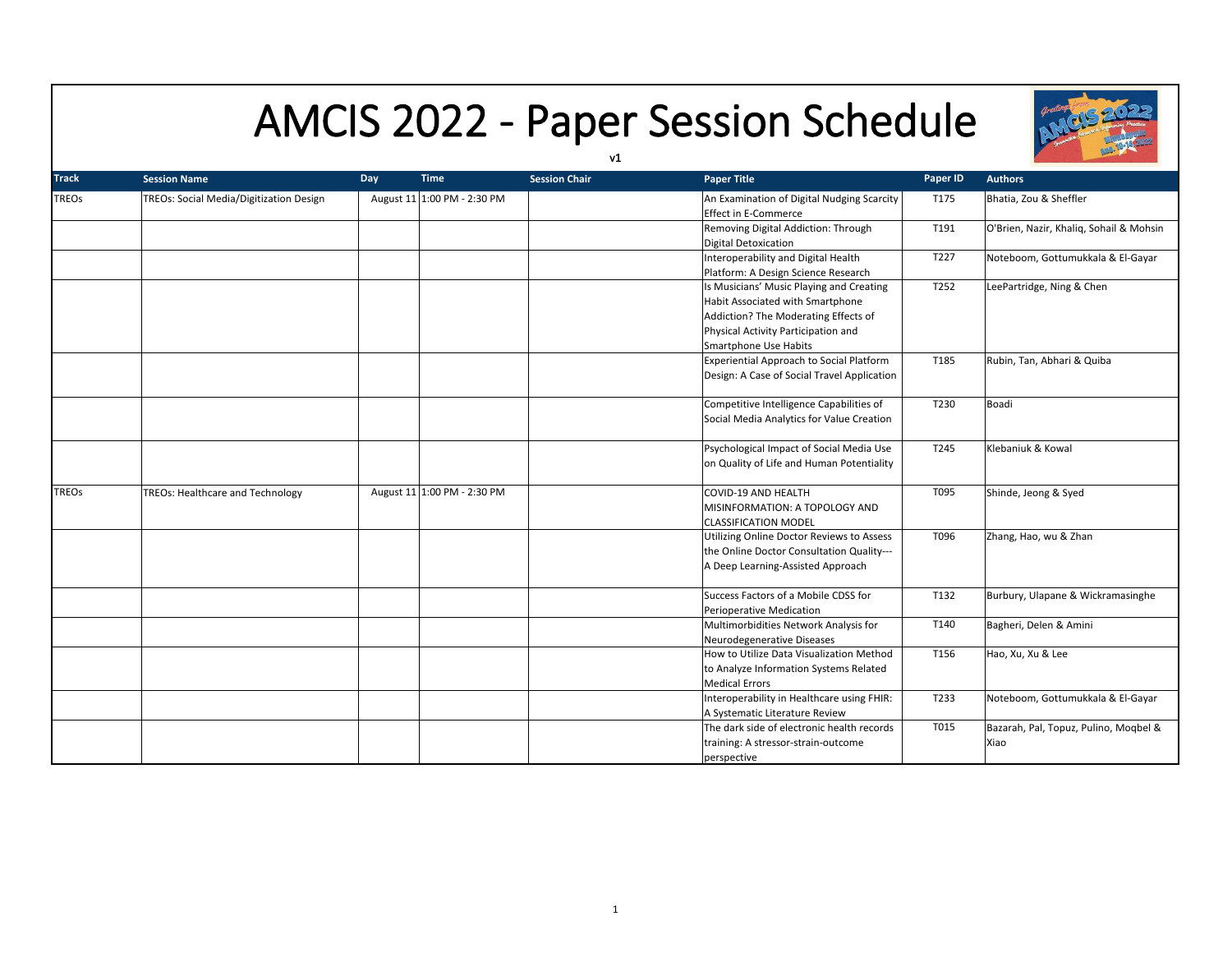| <b>Track</b>          | <b>Session Name</b>                   | Day | <b>Time</b>                 | <b>Session Chair</b> | <b>Paper Title</b>                                          | Paper ID | <b>Authors</b>                    |
|-----------------------|---------------------------------------|-----|-----------------------------|----------------------|-------------------------------------------------------------|----------|-----------------------------------|
| <b>TREOs</b>          | <b>TREOs: Education</b>               |     | August 11 1:00 PM - 2:30 PM |                      | Teaching Programming to 1,400 Business<br>Students per year | T058     | Lavin, Doyle & Sclarow            |
|                       |                                       |     |                             |                      | Student Experiences in Stand-Up Meetings                    | T088     | Lebens                            |
|                       |                                       |     |                             |                      | Environmental, Social, Governance (ESG):                    | T106     | Nowotarski                        |
|                       |                                       |     |                             |                      | Intersections and Linkages with the IS                      |          |                                   |
|                       |                                       |     |                             |                      | Curriculum                                                  |          |                                   |
|                       |                                       |     |                             |                      | Hmong Student Mentorship: Increasing IS                     | T142     | Muraski & Welch                   |
|                       |                                       |     |                             |                      | <b>Student Success</b>                                      |          |                                   |
|                       |                                       |     |                             |                      | <b>Effective Project Management Education</b>               | T146     | Tabatabaei                        |
|                       |                                       |     |                             |                      | Using LibreOffice Base to Teach Relational                  | T149     | Welt                              |
|                       |                                       |     |                             |                      | Database Management                                         |          |                                   |
|                       |                                       |     |                             |                      | Big Data & Analytics in Higher Education:                   | T155     | Hassna                            |
|                       |                                       |     |                             |                      | Value Focused Thinking Approach                             |          |                                   |
| SIG DSA               | <b>Behavioral Research</b>            |     | August 11 1:00 PM - 2:30 PM |                      | U.S. Department of the Interior: Sharing                    | 1283     | Duke                              |
|                       | (if not combined with other session)  |     |                             |                      | <b>FAIR Data Fairly</b>                                     |          |                                   |
|                       |                                       |     |                             |                      | Transparency as a Potential Factor for                      | 1567     | Levina                            |
|                       |                                       |     |                             |                      | Implementation of Machine Learning-                         |          |                                   |
|                       |                                       |     |                             |                      | based Systems                                               |          |                                   |
|                       |                                       |     |                             |                      | The Difference between Offline and                          | 1589     | Sheikh-Zadeh & Kim                |
|                       |                                       |     |                             |                      | Online Ties in Twitter                                      |          |                                   |
|                       |                                       |     |                             |                      | User-Generated Content and Online                           | 1507     | Bose & Prabhala                   |
|                       |                                       |     |                             |                      | Product Search - The Case of the Indian                     |          |                                   |
|                       |                                       |     |                             |                      | Automobile Industry                                         |          |                                   |
| <b>LACAIS Chapter</b> | LACAIS - IS Research in Latin America |     | August 11 1:00 PM - 2:30 PM | Aurora Sanchez       | Team Ambidexterity and its Prerequisites:                   | 1121     | Stockhinger, Becerra Montealegre, |
|                       |                                       |     |                             |                      | An Exploratory Study of an IT Service                       |          | Feldmann & Werner                 |
|                       |                                       |     |                             |                      | <b>Management Team</b>                                      |          |                                   |
|                       |                                       |     |                             | Joseph Pineda        | Analizando artículos en Scopus sobre                        | 1460     | Gómez-Burns & Bohorquez-Lopez     |
|                       |                                       |     |                             |                      | posverdad y noticias falsas con un                          |          |                                   |
|                       |                                       |     |                             |                      | algoritmo de aprendizaje no supervisado /                   |          |                                   |
|                       |                                       |     |                             |                      | Analyzing Scopus articles on post-truth                     |          |                                   |
|                       |                                       |     |                             |                      | and fake news with an unsupervised                          |          |                                   |
|                       |                                       |     |                             |                      | learning algorithm                                          |          |                                   |
| <b>TREOs</b>          | <b>TREOs: Education</b>               |     | August 11 1:00 PM - 2:30 PM |                      | Creating an Engaging Doctoral Seminar: A                    | T168     | Garimella                         |
|                       |                                       |     |                             |                      | Guide for Junior Faculty                                    |          |                                   |
|                       |                                       |     |                             |                      | How can technology improve student                          | T186     | Miller                            |
|                       |                                       |     |                             |                      | development in higher education?                            |          |                                   |
|                       |                                       |     |                             |                      | Teaching Visual Design with Self-created                    | T190     | Chen                              |
|                       |                                       |     |                             |                      | Youtube Videos                                              |          |                                   |
|                       |                                       |     |                             |                      | Examining Trust in Emerging Technologies                    | T212     | Carraher Wolverton                |
|                       |                                       |     |                             |                      | in an Online Healthcare IT Course                           |          |                                   |
|                       |                                       |     |                             |                      |                                                             |          |                                   |
|                       |                                       |     |                             |                      | Flipped Classrooms & Project Dojos for                      | T237     | Javadi, Gebauer & Tanner          |
|                       |                                       |     |                             |                      | Enhancing Peer-Learning in Classrooms                       |          |                                   |
|                       |                                       |     |                             |                      | <b>IVLE4C</b> a Conceptual Learning                         | T250     | Greer                             |
|                       |                                       |     |                             |                      | <b>Environment for Teaching Enterprise</b>                  |          |                                   |
|                       |                                       |     |                             |                      | Cybersecurity                                               |          |                                   |
|                       |                                       |     |                             |                      | Improving the Education Employability                       | T273     | Alavi, Busch & Smith              |
|                       |                                       |     |                             |                      | Mismatch for IT Graduates                                   |          |                                   |
|                       |                                       |     |                             |                      |                                                             |          |                                   |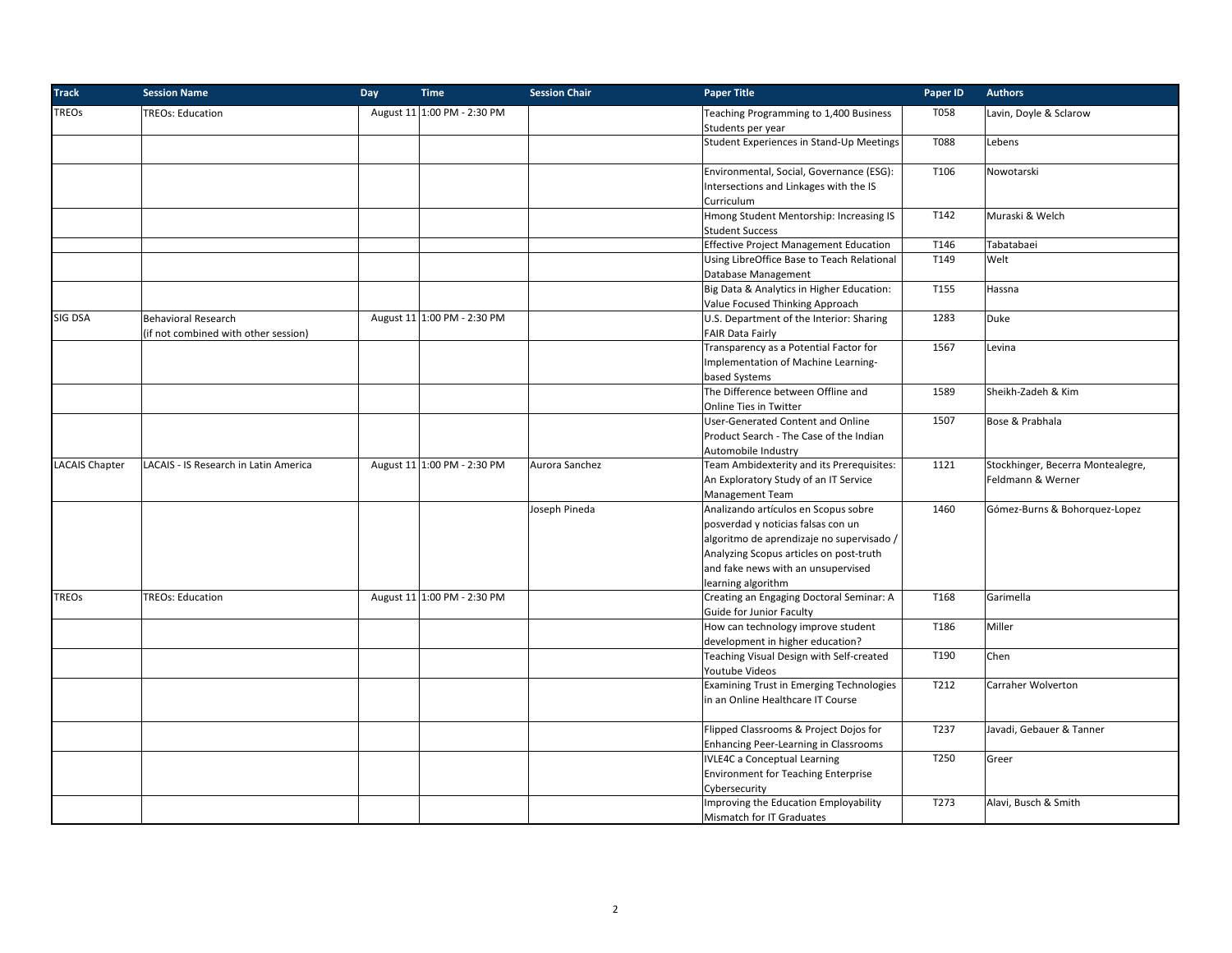| <b>Track</b> | <b>Session Name</b>                    | Day | <b>Time</b>                 | <b>Session Chair</b> | <b>Paper Title</b>                                                    | Paper ID | <b>Authors</b>                      |
|--------------|----------------------------------------|-----|-----------------------------|----------------------|-----------------------------------------------------------------------|----------|-------------------------------------|
| <b>TREOs</b> | TREOs: Models and Framework in IT      |     | August 11 1:00 PM - 2:30 PM |                      | The Role of Trust and Privacy Concern in<br>IPA Continuance Intention | T137     | David, Peak, zhu, Mamun & Prybutok  |
|              |                                        |     |                             |                      | Expectation-Confirmation Model and IPA                                | T139     | David, Peak, Mamun, Prybutok & Ye   |
|              |                                        |     |                             |                      | Continuance Behavior                                                  |          |                                     |
|              |                                        |     |                             |                      | Perceptions of Information Systems                                    | T145     | Tabatabaei & Williams               |
|              |                                        |     |                             |                      | Concepts                                                              |          |                                     |
|              |                                        |     |                             |                      | How does the Trust Affect Continuation<br>Intention Toward IPAs?      | T162     | David, Peak, Mamun, Prybutok & Tian |
|              |                                        |     |                             |                      | The Spatial, Temporal, and Individual                                 | T179     | Nemati, Mondaresnezhad & Han        |
|              |                                        |     |                             |                      | Dimensions of Child Maltreatment                                      |          |                                     |
|              |                                        |     |                             |                      | Recurrence in the United States: A Survival                           |          |                                     |
|              |                                        |     |                             |                      | Analysis                                                              |          |                                     |
|              |                                        |     |                             |                      | Integration of Abduction and                                          | T232     | Salam & Walls                       |
|              |                                        |     |                             |                      | Problematization: Perspectives on                                     |          |                                     |
|              |                                        |     |                             |                      | Developing Interesting Information                                    |          |                                     |
|              |                                        |     |                             |                      | <b>Systems Theories</b>                                               |          |                                     |
| <b>TREOs</b> | TREOs: Privacy Security and Governance |     | August 11 1:00 PM - 2:30 PM |                      | ICT-enabled autonomy and control in<br>Covid-19 remote work           | T182     | Kolotylo-Kulkarni & Xia             |
|              |                                        |     |                             |                      | Leading through the Crisis: What could                                | T192     | Nehme & Kam                         |
|              |                                        |     |                             |                      | CISOs do to Stop the Bleeding during a                                |          |                                     |
|              |                                        |     |                             |                      | Cyberattack?                                                          |          |                                     |
|              |                                        |     |                             |                      | Quantifying the Fakeness of Media                                     | T209     | De Lurgio, Shuva & Grover           |
|              |                                        |     |                             |                      | Artifacts                                                             |          |                                     |
|              |                                        |     |                             |                      | Bridging the information privacy intention-                           | T211     | Chen & chen                         |
|              |                                        |     |                             |                      | behavior gap by implementation intention                              |          |                                     |
|              |                                        |     |                             |                      | Influence of Open Source Security                                     | T235     | Mohamed & El-Gayar                  |
|              |                                        |     |                             |                      | Vulnerability on Continuous Adoption and                              |          |                                     |
|              |                                        |     |                             |                      | Sentiment: A Social Media Exploration                                 |          |                                     |
|              |                                        |     |                             |                      |                                                                       |          |                                     |
|              |                                        |     |                             |                      | Privacy Inequality and IT Identities: The                             | T254     | Squillace & Bantan                  |
|              |                                        |     |                             |                      | Impact of Different Privacy Laws                                      |          |                                     |
|              |                                        |     |                             |                      | Adoptions                                                             |          |                                     |
| <b>TREOs</b> | TREOs: IS Organizations and Teams      |     | August 11 1:00 PM - 2:30 PM |                      | Non-Technical Side of an ERP System                                   | T161     | Gavrilidou                          |
|              |                                        |     |                             |                      | <b>Implementation Challenges</b>                                      |          |                                     |
|              |                                        |     |                             |                      | The Future of Employee Experience                                     | T207     | Bhullar, Carroll, Bernal & Abhari   |
|              |                                        |     |                             |                      | Management (EXM) Platforms                                            |          |                                     |
|              |                                        |     |                             |                      | Enterprise Systems Implementation in the                              | T220     | Weistroffer, Roztocki & Strzelczyk  |
|              |                                        |     |                             |                      | Public Sector: Importance of Employee                                 |          |                                     |
|              |                                        |     |                             |                      | Motivation                                                            |          |                                     |
|              |                                        |     |                             |                      | Validating a Framework for Driving Forces                             | T236     | Weistroffer, Roztocki & Strzelczyk  |
|              |                                        |     |                             |                      | in Enterprise Systems Implementation in                               |          |                                     |
|              |                                        |     |                             |                      | the Public Sector                                                     |          |                                     |
|              |                                        |     |                             |                      | Working in MS Teams: Challenges of Use                                | T251     | Gordon                              |
|              |                                        |     |                             |                      | by IT Project Management                                              |          |                                     |
|              |                                        |     |                             |                      | Partnering with a Platform-based                                      | T261     | Farrokhi & Head                     |
|              |                                        |     |                             |                      | Ecosystem: User Satisfaction and                                      |          |                                     |
|              |                                        |     |                             |                      | Perceived Performance                                                 |          |                                     |
|              |                                        |     |                             |                      | Effect of Work Engagement and Core Self                               | T283     | Bonke & Xiao                        |
|              |                                        |     |                             |                      | Evaluation on Information System Misuse                               |          |                                     |
|              |                                        |     |                             |                      | Intention                                                             |          |                                     |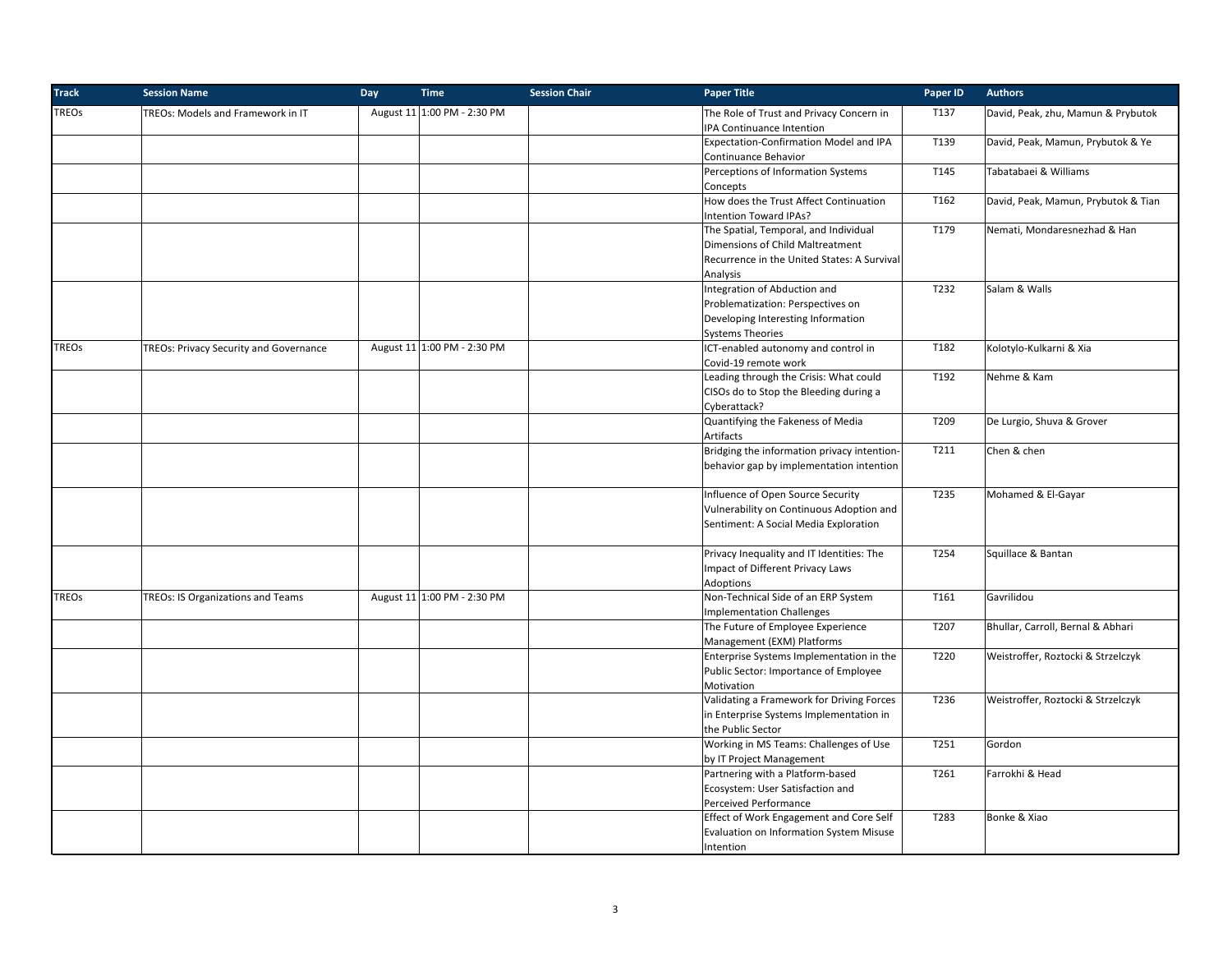| <b>Track</b> | <b>Session Name</b>                       | Day | <b>Time</b>                 | <b>Session Chair</b> | <b>Paper Title</b>                            | Paper ID | <b>Authors</b>                         |
|--------------|-------------------------------------------|-----|-----------------------------|----------------------|-----------------------------------------------|----------|----------------------------------------|
| <b>TREOs</b> | TREOs: Privacy Security and Governance    |     | August 11 1:00 PM - 2:30 PM |                      | Cyber Hygiene, Cyberpsychology, and           | T009     | Kocsis & Segal                         |
|              |                                           |     |                             |                      | Impacting the Future Workforce                |          |                                        |
|              |                                           |     |                             |                      | Characterizing Data Breach Severity: A        | T091     | Zadeh                                  |
|              |                                           |     |                             |                      | Data Analytics Approach                       |          |                                        |
|              |                                           |     |                             |                      | Understanding the Role of Using Emojis in     | T092     | Muthitacharoen, Mirsadikov & Vedadi    |
|              |                                           |     |                             |                      | Deception Detection in Computer-              |          |                                        |
|              |                                           |     |                             |                      | <b>Mediated Communication</b>                 |          |                                        |
|              |                                           |     |                             |                      | A User Behavior Against Phishing Emails       | T112     | Kim & Nizich                           |
|              |                                           |     |                             |                      | A Systematic Review on Using Hacker           | T129     | Nehme, Albizri & Harfouche             |
|              |                                           |     |                             |                      | Forums on the Dark Web for Cyber Threat       |          |                                        |
|              |                                           |     |                             |                      | Intelligence                                  |          |                                        |
|              |                                           |     |                             |                      | Designing Privacy Policies with Users: A      | T164     | Nehme, Albizri & Alzoubi               |
|              |                                           |     |                             |                      | Human-Centered Approach                       |          |                                        |
|              |                                           |     |                             |                      | The Modern Context of Digital Piracy          | T181     | Bowman & Hammer                        |
| <b>TREOs</b> | TREOs: IS in Business & IS Business Value |     | August 11 1:00 PM - 2:30 PM |                      | Role of AI Strategy in Business               | T094     | Gebauer & Shi                          |
|              |                                           |     |                             |                      | Transformation                                |          |                                        |
|              |                                           |     |                             |                      | Firm Performance: Achieved through            | T105     | Yates, Sabherwal & Steelman            |
|              |                                           |     |                             |                      | Transitions in Business and IS Strategies     |          |                                        |
|              |                                           |     |                             |                      | Entrepreneurial orientation and               | T130     | Ahmed                                  |
|              |                                           |     |                             |                      | intellectual capital: A systematic literature |          |                                        |
|              |                                           |     |                             |                      | review, past trends and future research       |          |                                        |
|              |                                           |     |                             |                      | directions                                    |          |                                        |
|              |                                           |     |                             |                      | Types of Value in Digital Sharing Platforms   | T257     | Pouri                                  |
|              |                                           |     |                             |                      | IPA Continuance Intention: The Role of        | T136     | David, Peak, Kreugel, Mamun & Prybutok |
|              |                                           |     |                             |                      | <b>Interaction Quality</b>                    |          |                                        |
|              |                                           |     |                             |                      | Information System Theories for the           | T247     | Pouri                                  |
|              |                                           |     |                             |                      | <b>Digital Sharing Economy</b>                |          |                                        |
|              |                                           |     |                             |                      | Social Capital and Sharing Economy            | T248     | Wakefield, Bina & Yan                  |
|              |                                           |     |                             |                      | Success: The Moderating Role of               |          |                                        |
|              |                                           |     |                             |                      | <b>Technology Affordance</b>                  |          |                                        |
| General      | <b>Session Name TBA</b>                   |     | August 11 1:00 PM - 2:30 PM |                      | Modern ICT solutions for Logistics (4.0) in   | 1570     | Starostka-Patyk & Grunt                |
|              |                                           |     |                             |                      | manufacturing enterprises                     |          |                                        |
|              |                                           |     |                             |                      | Use of Emotions in Fake Review Detection      | 1308     | Akgul                                  |
|              |                                           |     |                             |                      |                                               |          |                                        |
|              |                                           |     |                             |                      | Identification of weights in multi-cteria     | 1783     | Kizielewicz, Paradowski, Więckowski &  |
|              |                                           |     |                             |                      | decision problems based on stochastic         |          | Sałabun                                |
|              |                                           |     |                             |                      | optimization                                  |          |                                        |
| General      | <b>Session Name TBA</b>                   |     | August 11 1:00 PM - 2:30 PM |                      | Designing an IT-Based System for              | 1704     | Ahmed, Muhammad, Shah &                |
|              |                                           |     |                             |                      | <b>Optimizing Lung Cancer Management</b>      |          | Muhammad                               |
|              |                                           |     |                             |                      | Towards Multi-Criteria Temporal               | 1373     | Bączkiewicz, Wątróbski & Karczmarczyk  |
|              |                                           |     |                             |                      | <b>Sustainability Assessment</b>              |          |                                        |
|              |                                           |     |                             |                      | Innovative Use of EKRs by Older Workers:      | 1199     | Paré, amirabdolahian & Tams            |
|              |                                           |     |                             |                      | The Mediating Role of Job Crafting            |          |                                        |
|              |                                           |     |                             |                      | User-Generated Content and Online             | 1507     | Bose & Prabhala                        |
|              |                                           |     |                             |                      | Product Search - The Case of the Indian       |          |                                        |
|              |                                           |     |                             |                      | Automobile Industry                           |          |                                        |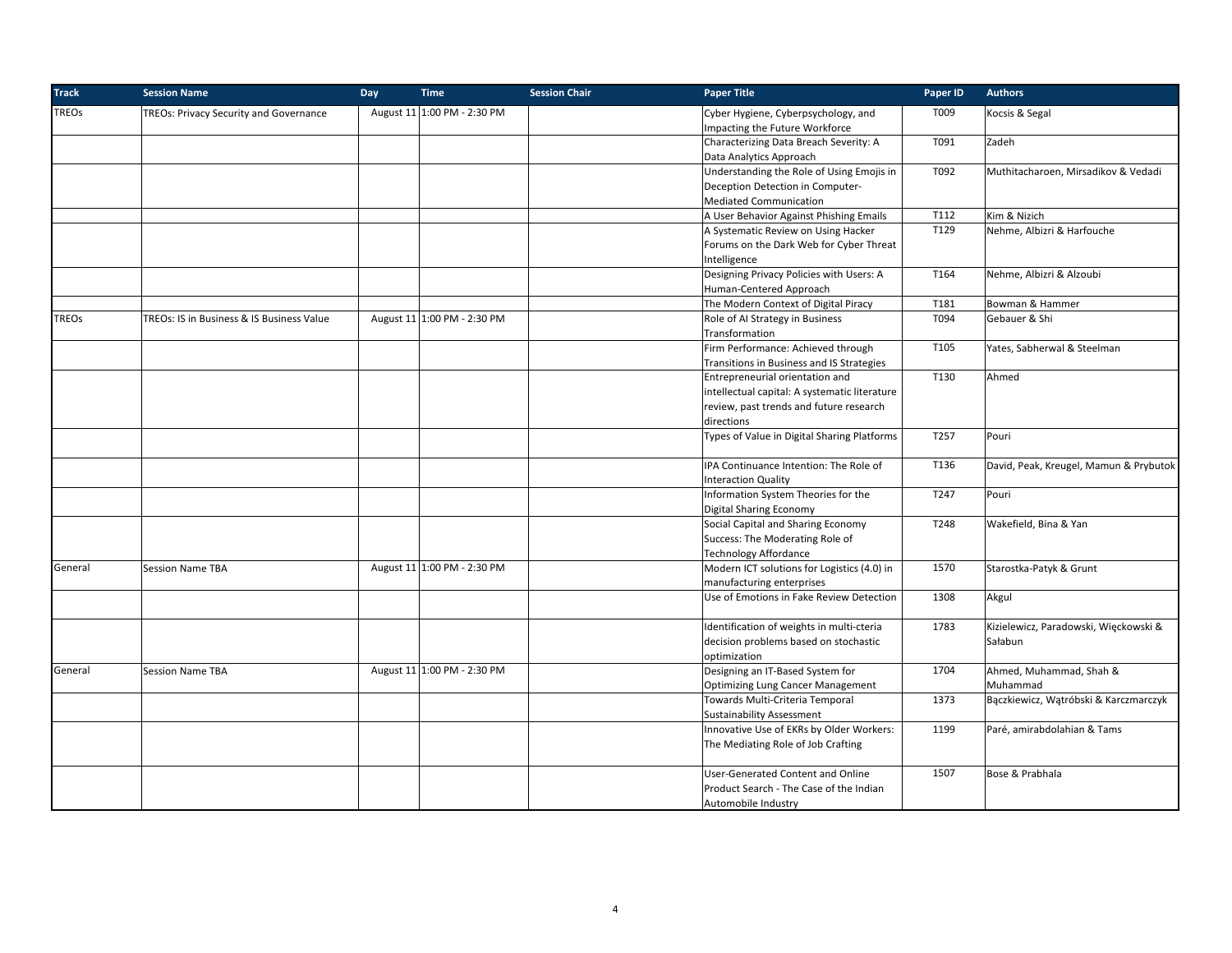| <b>Track</b>    | <b>Session Name</b>                          | Day<br><b>Time</b>          | <b>Session Chair</b>             | <b>Paper Title</b>                             | Paper ID | <b>Authors</b>                      |
|-----------------|----------------------------------------------|-----------------------------|----------------------------------|------------------------------------------------|----------|-------------------------------------|
| SIG ODIS        | Ethical Issues of AI - Bias and Transparency | August 11 3:00 PM - 4:30 PM | Matthias Volk (Otto-von-Guericke | Hate Me Not: Detecting Hate Inducing           | 1206     | Rai, Kaur, Kapoor & Rajput          |
|                 |                                              |                             | University Magdeburg)            | Memes in Code Switched Languages               |          |                                     |
|                 |                                              |                             |                                  | Algorithmic Transparency in Action: How        | 1095     | <b>Bitzer</b>                       |
|                 |                                              |                             |                                  | and Why Do Companies Disclose                  |          |                                     |
|                 |                                              |                             |                                  | Information on Algorithms?                     |          |                                     |
|                 |                                              |                             |                                  | Generating Outrage Through Data Bias: An       | 1437     | Zaitsev                             |
|                 |                                              |                             |                                  | Ethnographic Study                             |          |                                     |
| <b>TREOs</b>    | TREOs: Cloud, AI and Innovation              | August 11 3:00 PM - 4:30 PM |                                  | Digital Entrepreneurial Mindset: How to        | T177     | Abhari & Seitola,                   |
|                 |                                              |                             |                                  | Nurture the Next Generation of Digital         |          |                                     |
|                 |                                              |                             |                                  | Entrepreneurs                                  |          |                                     |
|                 |                                              |                             |                                  | Towards An Efficient Framework for             | T183     | Mohamed & El-Gayar                  |
|                 |                                              |                             |                                  | Model-Centric Cross-Silo Horizontal            |          |                                     |
|                 |                                              |                             |                                  | <b>Federated Machine Learning</b>              |          |                                     |
|                 |                                              |                             |                                  | Service Encounter Dimensions of Internet       | T197     | Appiah Otoo                         |
|                 |                                              |                             |                                  | Voice Assistance: A Non-Human Centric          |          |                                     |
|                 |                                              |                             |                                  | Perspective                                    |          |                                     |
|                 |                                              |                             |                                  | A Review of Mobile Knowledge                   | T215     | Wan                                 |
|                 |                                              |                             |                                  | Management                                     |          |                                     |
|                 |                                              |                             |                                  | Investigating Privacy Paradox in the           | T253     | Manikonda & Sebastian               |
|                 |                                              |                             |                                  | Context of Voice-based AI Systems              |          |                                     |
|                 |                                              |                             |                                  | An Assessment of the Capabilities of           | T256     | Sherif & Amanulla                   |
|                 |                                              |                             |                                  | Service Providers in Sustaining Growth of      |          |                                     |
|                 |                                              |                             |                                  | the Mobile Payment Ecosystem in Qatar          |          |                                     |
|                 |                                              |                             |                                  |                                                |          |                                     |
|                 |                                              |                             |                                  | Trust in Artificial Intelligence: Toward       | T263     | Khan                                |
|                 |                                              |                             |                                  | Measuring the Impact of Public Perception      |          |                                     |
|                 |                                              |                             |                                  |                                                |          |                                     |
| <b>SIG SAND</b> | Conceptual modeling of the digital world     | August 11 3:00 PM - 4:30 PM | Roman Lukyanenko                 | <b>Responsibility Modeling for Operational</b> | 1244     | Alter                               |
|                 |                                              |                             |                                  | Contributions of Algorithmic Agents            |          |                                     |
|                 |                                              |                             | Arturo Castellanos               | Language and User Requirements for             | 1524     | Rosenthal & Weber                   |
|                 |                                              |                             |                                  | Business Process Simulation - A                |          |                                     |
|                 |                                              |                             |                                  | Systematic Literature Review                   |          |                                     |
|                 |                                              |                             |                                  | Incorporating Price Information in             | 1203     | Chadhar, Islam, Chetty, Islam & Lim |
|                 |                                              |                             |                                  | Blockchain-based Energy Trading                |          |                                     |
| <b>SIG CNOW</b> | Adoption, Technostress and Turnover          | August 11 3:00 PM - 4:30 PM | Alexander Richter (Victoria      | Two Faces of Radical Digitalization in         | 1562     | Willermark & Högberg                |
|                 |                                              |                             | University of Wellington)        | Education: An institutional logics             |          |                                     |
|                 |                                              |                             |                                  | Perspective                                    |          |                                     |
|                 |                                              |                             |                                  | Technostress Revisited at Work-From-           | 1336     | Zielonka, Heigl & Rothlauf          |
|                 |                                              |                             |                                  | Home: The Impact of Technostress               |          |                                     |
|                 |                                              |                             |                                  | Creators on the Perception of Eustress         |          |                                     |
|                 |                                              |                             |                                  | Moderated by Work-Home-Conflict and            |          |                                     |
|                 |                                              |                             |                                  | Job Satisfaction                               |          |                                     |
|                 |                                              |                             |                                  | Multi-organizational Embeddedness:             | 1077     | Daniel, Windeler & Chen             |
|                 |                                              |                             |                                  | Impacts on Developers' Turnover and            |          |                                     |
|                 |                                              |                             |                                  | <b>Career Mobility</b>                         |          |                                     |
| SIG DSA         | <b>GIS for Decision Support</b>              | August 11 3:00 PM - 4:30 PM | Tang Cu                          | Information Exchange Decision Support          | 1196     | Bazarah & Li                        |
|                 |                                              |                             |                                  | (IEDS) Framework                               |          |                                     |
|                 |                                              |                             |                                  | Prediction and Analysis of Bus Adherence       | 1503     | Delgado, Alsmadi, Al-Ramahi & Lee   |
|                 |                                              |                             |                                  | to Scheduled Times: San Antonio Transit        |          |                                     |
|                 |                                              |                             |                                  | System                                         |          |                                     |
|                 |                                              |                             |                                  | Location Intelligent IS: GIS Decision-         | 1777     | Franklin & Sreedharan               |
|                 |                                              |                             |                                  |                                                |          |                                     |
|                 |                                              |                             |                                  | making and GISc Innovations                    |          |                                     |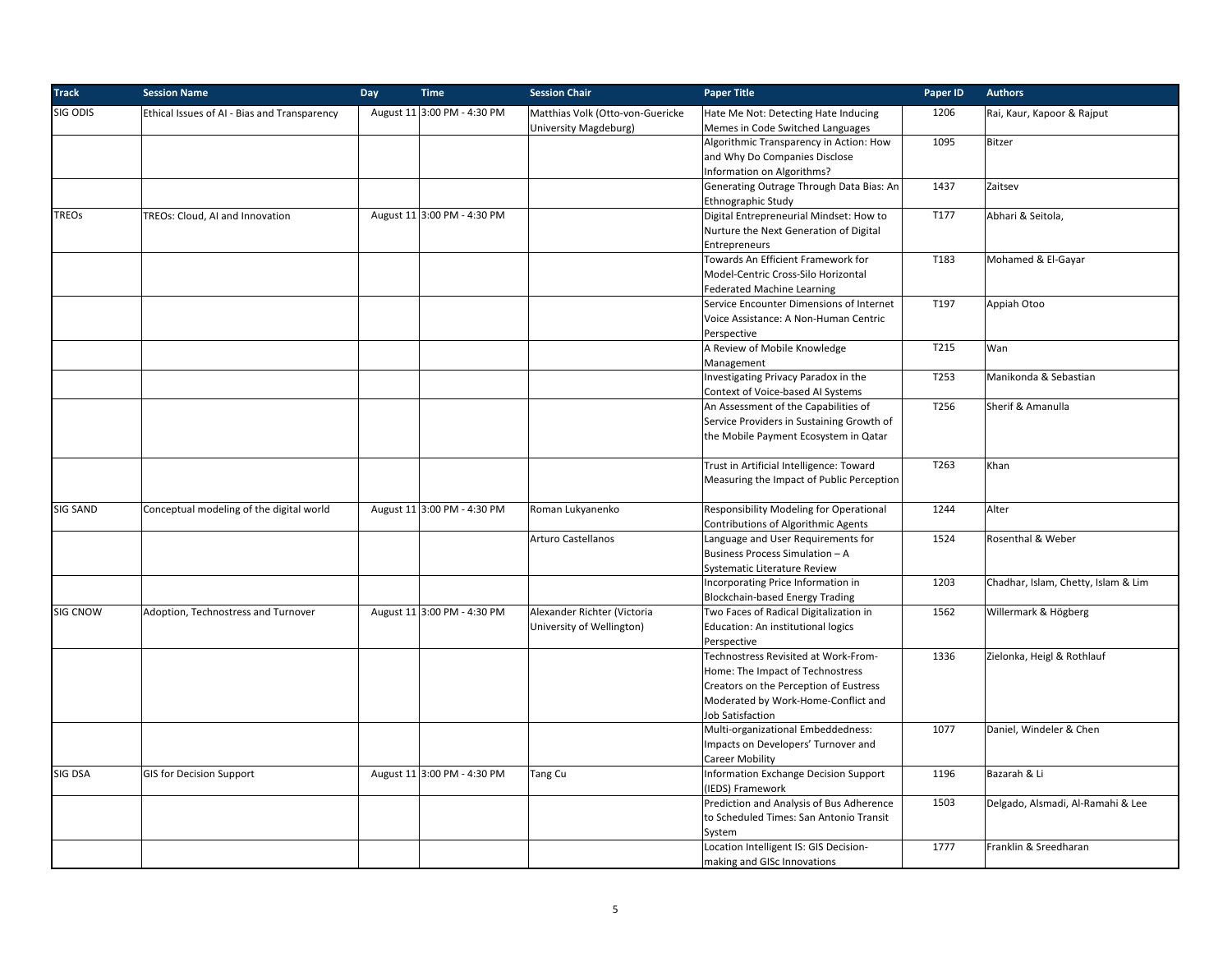| <b>Track</b> | <b>Session Name</b>                                                | Day | <b>Time</b>                 | <b>Session Chair</b>                                                    | <b>Paper Title</b>                                                                                                                                   | Paper ID | <b>Authors</b>                                                       |
|--------------|--------------------------------------------------------------------|-----|-----------------------------|-------------------------------------------------------------------------|------------------------------------------------------------------------------------------------------------------------------------------------------|----------|----------------------------------------------------------------------|
| Panels       | Post-COVID Online Education (eLearning):<br>Lessons from the Field |     | August 11 3:00 PM - 4:30 PM |                                                                         | Post-COVID Online Education (eLearning):<br>Lessons from the Field                                                                                   | P150     | Schwarz, Ferran, Dasgupta, Gimpel &<br>Dunaway                       |
| <b>TREOs</b> | TREOs: General Topics and Current Events                           |     | August 11 3:00 PM - 4:30 PM |                                                                         | Communal vs. Exchange-Based<br>Participation in Online Membership<br>Communities: When Giving is Feeling Right                                       | T098     | Hao & Zou                                                            |
|              |                                                                    |     |                             |                                                                         | A Look into Digital Emotion Contagion<br>During Collective Role Integration                                                                          | T107     | Shi, Zou & Liu                                                       |
|              |                                                                    |     |                             |                                                                         | Enabling Zarti-inspired Crisis Response in a<br>Flooding Disaster in Myanmar                                                                         | T125     | Oo Tha                                                               |
|              |                                                                    |     |                             |                                                                         | <b>Smart Grids: Understanding Temporal</b><br>Patterns of Device Energy Consumption in<br>the Context of Weather                                     | T152     | Gupta & Lee                                                          |
|              |                                                                    |     |                             |                                                                         | Remote Work Overload: The Differential<br><b>Effects of Neurodiversity</b>                                                                           | T169     | Jia & Steelman                                                       |
|              |                                                                    |     |                             |                                                                         | Women and Mobile Phone Charging<br>Business in Nigeria: A Capability<br>Perspective                                                                  | T202     | Edziwa & Dasuki                                                      |
|              |                                                                    |     |                             |                                                                         | Participation in Cancel Culture: An<br><b>Exploration of the Antecedents</b>                                                                         | T231     | Nemati & Walls                                                       |
| SIG Green    | Employing AI and Mobility IS for Sustainability                    |     | August 11 3:00 PM - 4:30 PM |                                                                         | Jacqueline Corbett (Université Laval) Understanding the Usage of Surplus Food<br>App: Based on the SOR Model                                         | 1533     | Wu & Shih                                                            |
|              |                                                                    |     |                             |                                                                         | AI for Sustainability in Organisations: A<br>Literature Review                                                                                       | 1412     | Mattke & Schober                                                     |
|              |                                                                    |     |                             |                                                                         | Digital Map Complexity and Behavioral<br>Consistency in Mobility Information<br>Systems                                                              | 1326     | Menck, Prinz, Kegel, Willnat & Lembcke                               |
| SIG ED       | Data Management in IS Education                                    |     | August 11 3:00 PM - 4:30 PM | Cassandra Artman Collier (Southern<br>Illinois University Edwardsville) | The Perceived Affordances and Usage<br>Constraints of Learning Design Authoring<br>Tools by South African High School<br><b>Teachers</b>             | 1397     | Tanner & Shiels                                                      |
|              |                                                                    |     |                             |                                                                         | DevOps Didactic Transposition in IS Higher<br>Education: A Systematic Literature Review                                                              | 1235     | Prado & Grotta                                                       |
|              |                                                                    |     |                             |                                                                         | Gold Rush Antiques: A Database<br><b>Management Case</b>                                                                                             | 1728     | Smatt & Pratt                                                        |
| SIG Health   | SIG Health's Health & Heathcare Analytics                          |     | August 11 3:00 PM - 4:30 PM | Raj Sharman (University at Buffalo,<br>SUNY)                            | Data-driven Decision Support for 30-day<br>Unplanned Readmission Risks of Comorbid<br>Patients with Diabetes - An Action Design<br>Research Paradigm | 1301     | Ossai & Wickramasinghe                                               |
|              |                                                                    |     |                             |                                                                         | Factors Influencing the Clinician's<br>Intention to Use AI Systems in Healthcare:<br>A Value-Based Approach                                          | 1770     | Sacchetti, Dohan & Wu                                                |
|              |                                                                    |     |                             |                                                                         | Machine Learning-Based Health Behavior<br>Prediction Using Resting-State EEG Data                                                                    | 1535     | Ulrich, Eisenhardt, Baumgartl, Timm,<br>Breitenbach, Buettner & Rieg |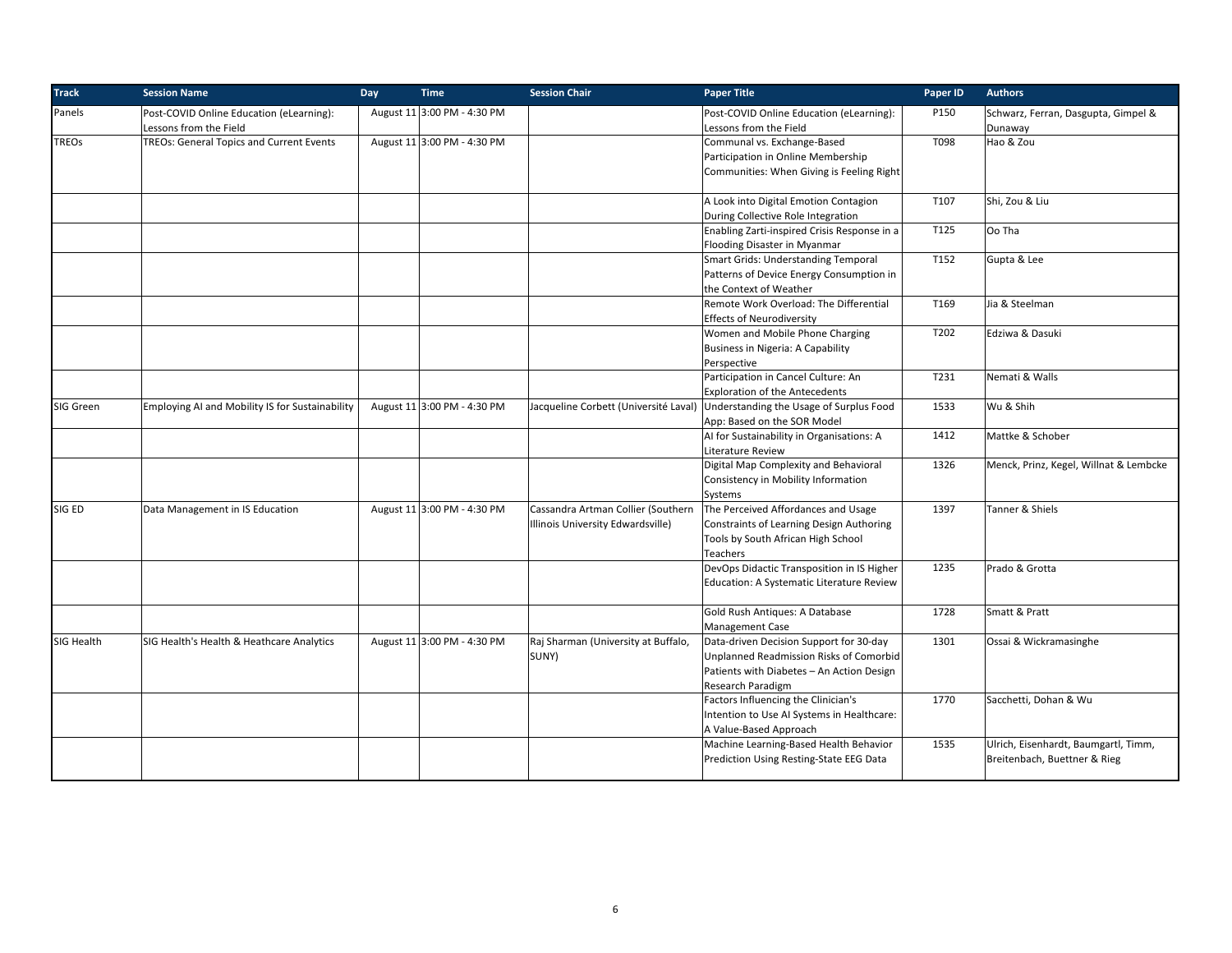| <b>Track</b> | <b>Session Name</b>                                 | Day<br><b>Time</b>          | <b>Session Chair</b>                                | <b>Paper Title</b>                                                                                                                                 | Paper ID | <b>Authors</b>                               |
|--------------|-----------------------------------------------------|-----------------------------|-----------------------------------------------------|----------------------------------------------------------------------------------------------------------------------------------------------------|----------|----------------------------------------------|
| Social       | Social Media and Decision Making                    | August 11 3:00 PM - 4:30 PM | Gabrielle Peko (University of<br>Auckland)          | The Fallacy of the Wisdom of the Crowd in<br>eCommerce: The Impact of Extraneous<br>Content within Online Product Reviews                          | 1128     | George & Hanus                               |
|              |                                                     |                             |                                                     | WallStreetBets Beyond GameStop, YOLOs,<br>and the Moon: The Unique Traits of<br>Reddit's Finance Communities                                       | 1678     | de Melo, Agrawal & Buz                       |
|              |                                                     |                             |                                                     | Nudging in the pre-purchase phase: On<br>the effectiveness of social norm nudges,<br>previous TikTok usage and potential<br>interactions           | 1683     | Schär, Dalmus & Stanoevska-Slabeva           |
| SIG DITE     | Data-Driven Digital Innovation                      | August 11 3:00 PM - 4:30 PM | Vinod Kumar Ahuja (University of<br>Nebraska Omaha) | Value Drivers of Artificial Intelligence                                                                                                           | 1192     | Hein, Weking, Krcmar, Weber & Böttcher       |
|              |                                                     |                             |                                                     | Using Distributed Ledger Technologies to<br><b>Support Complex Supply Chains</b>                                                                   | 1234     | Schumann, Finke & Freier                     |
|              |                                                     |                             |                                                     | Al Acquisition in Question: Process<br>Improvement and Process Innovation                                                                          | 1237     | Moormann & Bogodistov                        |
| SIG SEC      | <b>Security Policy Compliance</b>                   | August 11 3:00 PM - 4:30 PM | Gaurav Bansal (UW-Green Bay)                        | Impact of User Experience and<br>Comprehension on Awareness Training                                                                               | 1170     | Adams & Liu                                  |
|              |                                                     |                             |                                                     | Designing a Messaging Strategy to<br>Improve Information Security Policy<br>Compliance                                                             | 1105     | Hevner, Giovannetti & de Vreede              |
|              |                                                     |                             |                                                     | How to Increase InfoSec Compliance by<br>Matching the Messaging to the Right<br>Users?                                                             | 1156     | Connolly & Mutchler                          |
|              |                                                     |                             |                                                     | Beyond Rational Information Security<br>Decisions: An Alternate View                                                                               | 1709     | Nehme, Jang, Warkentin & Kim                 |
| SIG EGOV     | The Past, Present and Future of Civic<br>Engagement | August 11 3:00 PM - 4:30 PM | Vikas Jain                                          | Social Media Government Surveillance:<br>Government Attributes and Users Privacy                                                                   | 1506     | <b>ELDOH</b>                                 |
|              |                                                     |                             |                                                     | The Impact of Government Surveillance<br>News on Social Media Users Behavior                                                                       | 1518     | <b>ELDOH</b>                                 |
|              |                                                     |                             |                                                     | A Proposed Framework for the<br>Governance of Blockchain Technology                                                                                | 1638     | Zhang, Shetty, He, Tian & He                 |
|              |                                                     |                             |                                                     | Defining Seniors' Value-based Objectives<br>for ICT-supported Governmental Elderly<br>Care Services: Preliminary Lessons from<br>Poland and Sweden | 1701     | Soja, Kolkowska & Soja                       |
| General      | <b>Session Name TBA</b>                             | August 11 3:00 PM - 4:30 PM |                                                     | SSP COPRAS Based Approach Towards<br>Sustainability Assessment in Healthcare                                                                       | 1359     | Bączkiewicz, Rudawska & Wątróbski            |
|              |                                                     |                             |                                                     | A Theoretical Review on AI Affordances for<br>Sustainability                                                                                       | 1364     | Dremel, de Paula, Uebernickel &<br>Natarajan |
|              |                                                     |                             |                                                     | Towards Bridging IS and Sustainability<br>Transitions Research Communities? -<br><b>Bibliometric Mapping of IS Beyond</b><br>GreenIT               | 1165     | Owoyele                                      |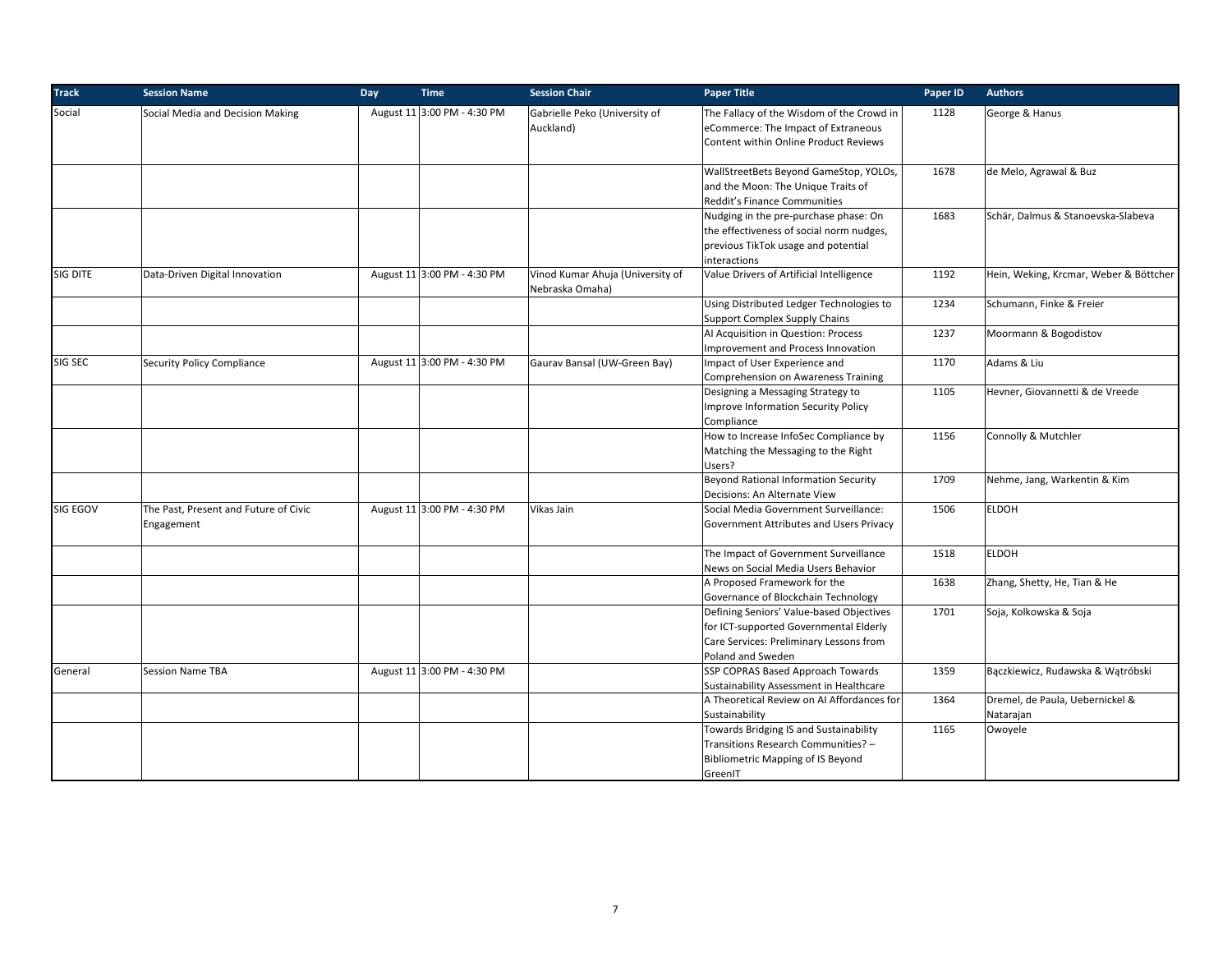| <b>Track</b> | <b>Session Name</b>                          | Day | <b>Time</b>                  | <b>Session Chair</b>               | <b>Paper Title</b>                               | Paper ID | <b>Authors</b>                           |
|--------------|----------------------------------------------|-----|------------------------------|------------------------------------|--------------------------------------------------|----------|------------------------------------------|
| SIG ODIS     | AI, ML & Digital Transformation - Social and |     | August 12 8:30 AM - 10:00 AM | Keng Leng Siau (City University of | The Impact of Social Influence on Fake           | 1056     | Aivazpour                                |
|              | Organizational implications                  |     |                              | Hong Kong)                         | News Participation in Social Media               |          |                                          |
|              |                                              |     |                              |                                    | The Impact of Computer Vision Systems            | 1522     | Trinks                                   |
|              |                                              |     |                              |                                    | on Value Proposition of Organizations            |          |                                          |
|              |                                              |     |                              |                                    | An Organizational Learning Approach to           | 1486     | Corbett & Lakshmi                        |
|              |                                              |     |                              |                                    | Perceiving and Addressing Algorithmic            |          |                                          |
|              |                                              |     |                              |                                    | <b>Bias in Agricultural Settings</b>             |          |                                          |
|              |                                              |     |                              |                                    | Towards An Integrated Framework for              | 1605     | Chen, Eschenbrenner, Nah, Siau & Qian    |
|              |                                              |     |                              |                                    | Artificial Intelligence Governance               |          |                                          |
| <b>TREOs</b> | TREOs: Cloud, AI and Innovation              |     | August 12 8:30 AM - 10:00 AM |                                    | Using Air Quality Monitoring in                  | T077     | <b>Burke</b>                             |
|              |                                              |     |                              |                                    | Ulaanbaatar Mongolia as Teaching Case            |          |                                          |
|              |                                              |     |                              |                                    | Study                                            |          |                                          |
|              |                                              |     |                              |                                    | <b>Better Clinical Informatics Using Coupled</b> | T083     | Sloane, Wickramasinghe, Schaffer, King & |
|              |                                              |     |                              |                                    | Simulation and AI/ML Modeling                    |          | Gehlot                                   |
|              |                                              |     |                              |                                    | Anxiety and Information Processing: An           | T087     | Alrefaei, Djamasbi, Gbetonmasse,         |
|              |                                              |     |                              |                                    | <b>Eye Tracking Study</b>                        |          | Sankar, Norouzi Nia, Liu & Strauss       |
|              |                                              |     |                              |                                    | Transparency in Algorithmic Work                 | T093     | Oza & Zou                                |
|              |                                              |     |                              |                                    | Management: A Psychological Ownership            |          |                                          |
|              |                                              |     |                              |                                    | Perspective                                      |          |                                          |
|              |                                              |     |                              |                                    | Machine Learning and Medical                     | T166     | Seppälä & Mucha                          |
|              |                                              |     |                              |                                    | <b>Transcription Task Performance</b>            |          |                                          |
|              |                                              |     |                              |                                    | Empowering Citizen-Centric Innovation for        | T171     | Diaz Lopez, Satpathy, Erskine & Totty    |
|              |                                              |     |                              |                                    | Effective Smart City Initiatives: A Location     |          |                                          |
|              |                                              |     |                              |                                    | Intelligence Perspective                         |          |                                          |
|              |                                              |     |                              |                                    | Sense of Leadership Affects Problematic          | T174     | Mohit & Memarian Esfahani                |
|              |                                              |     |                              |                                    | Video Gaming                                     |          |                                          |
| SIG SAND     | Modeling for understanding and informed      |     | August 12 8:30 AM - 10:00 AM | Akhilesh Bajaj                     | How Inconsistencies Between Multiple             | 1201     | Jabbari & Werder                         |
|              | actions                                      |     |                              |                                    | <b>Conceptual Modeling Scripts Affect</b>        |          |                                          |
|              |                                              |     |                              |                                    | Readers' Understanding                           |          |                                          |
|              |                                              |     |                              |                                    | Episodic Narrative System: Scenario              | 1465     | Jung                                     |
|              |                                              |     |                              |                                    | Authoring for Requirement Identification         |          |                                          |
|              |                                              |     |                              |                                    |                                                  |          |                                          |
|              |                                              |     |                              |                                    | Decision Framework for Improved                  | 1615     | Balta, Buchinger, Bueno Momcilovic &     |
|              |                                              |     |                              |                                    | Distributed Ledger Technology Utilization        |          | Delitz                                   |
|              |                                              |     |                              |                                    |                                                  |          |                                          |
| SIG CNOW     | The Future of Digitally-Enabled Work in the  |     | August 12 8:30 AM - 10:00 AM | Safa'a AbuJarour                   | The New Normal of Virtual Team Cohesion          | 1254     | Niehaves, Weigel, Zeuge & Schaefer       |
|              | "New Normal"                                 |     |                              |                                    | - a Qualitative Study to Investigate the         |          |                                          |
|              |                                              |     |                              |                                    | Impact of COVID-19                               |          |                                          |
|              |                                              |     |                              |                                    | <b>Employee Creativity and Information</b>       | 1722     | Salam & Ganye                            |
|              |                                              |     |                              |                                    | Technology in the Context of COVID-19            |          |                                          |
|              |                                              |     |                              |                                    | Pandemic: Effect of Large-Scale                  |          |                                          |
|              |                                              |     |                              |                                    | Unexpected Event on Organizational               |          |                                          |
|              |                                              |     |                              |                                    | Innovation                                       |          |                                          |
|              |                                              |     |                              |                                    | Online Teaching in the Times of COVID-19         | 1733     | Swacha                                   |
|              |                                              |     |                              |                                    | and the Change in Work Time Distribution         |          |                                          |
|              |                                              |     |                              |                                    | of Faculty Members                               |          |                                          |
|              |                                              |     |                              |                                    | Online discourse on remote work                  | 1433     | Asatiani & Mankevich                     |
|              |                                              |     |                              |                                    | challenges during the pandemic - trace           |          |                                          |
|              |                                              |     |                              |                                    | data study and future directions                 |          |                                          |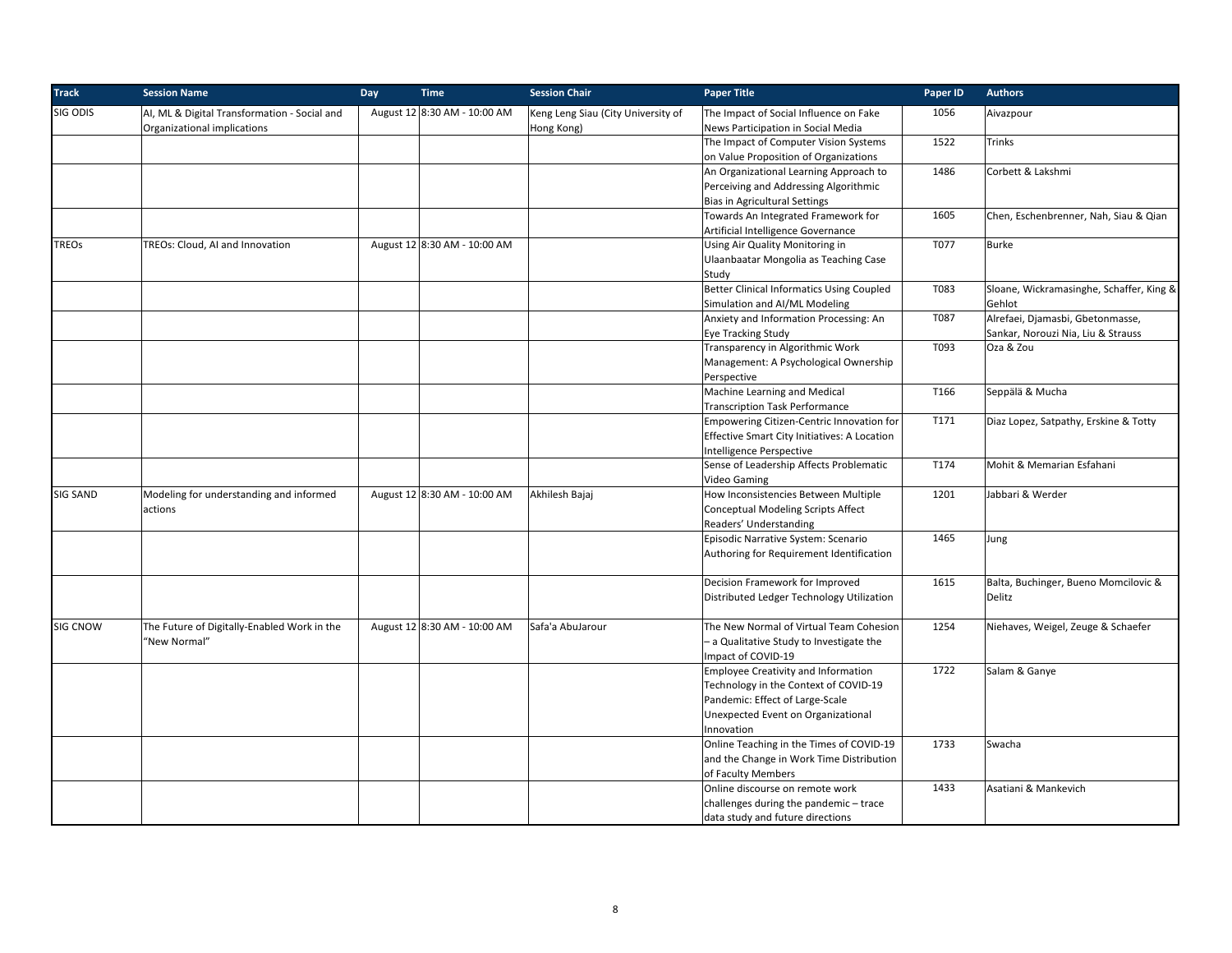| <b>Track</b> | <b>Session Name</b>                          | Day | <b>Time</b>                  | <b>Session Chair</b>                | <b>Paper Title</b>                         | Paper ID         | <b>Authors</b>                        |
|--------------|----------------------------------------------|-----|------------------------------|-------------------------------------|--------------------------------------------|------------------|---------------------------------------|
| SIG DSA      | <b>GIS for Decision Support</b>              |     | August 12 8:30 AM - 10:00 AM | Javier Aguilar Aguilar (Claremont   | The Regional Data Platform: A Geospatial   | 1246             | Aguilar                               |
|              |                                              |     |                              | Graduate University)                | Solution that enhances Collaboration of    |                  |                                       |
|              |                                              |     |                              |                                     | Local and Regional Efforts to Tackle       |                  |                                       |
|              |                                              |     |                              |                                     | Pressing Issues                            |                  |                                       |
|              |                                              |     |                              |                                     | Will the Home Team Win? On the Road to     | 1306             | Corso & Corso                         |
|              |                                              |     |                              |                                     | 1.5 Billion Tweets and Six Thousand        |                  |                                       |
|              |                                              |     |                              |                                     | <b>Baseball Games Providing Insight!!!</b> |                  |                                       |
|              |                                              |     |                              |                                     | Spatial Processing in Cloud-Based          | 1331             | Tuszynska                             |
|              |                                              |     |                              |                                     | Architectures                              |                  |                                       |
|              |                                              |     |                              |                                     | Spatial Accessibility of Resources and     | 1743             | Aasi                                  |
|              |                                              |     |                              |                                     | Services for the Homeless                  |                  |                                       |
| Panels       | Engaging IS Students Through Student Clubs   |     | August 12 8:30 AM - 10:00 AM |                                     | Engaging IS Students Through Student       | P167             | Barsi Lopes, Simpson, Erskine, Klein, |
|              | and Chapters                                 |     |                              |                                     | Clubs and Chapters                         |                  | Sclarow & Meservy                     |
| <b>TREOs</b> | TREOs: Analytics and Blockchain              |     | August 12 8:30 AM - 10:00 AM |                                     | Applying Python Swarm Plot to Gain         | T178             | Chen                                  |
|              |                                              |     |                              |                                     | Insights into Business Data                |                  |                                       |
|              |                                              |     |                              |                                     | Process Mining: Why You Need It?           | T204             | Welshofer, Geyer-Klingeberg & Shah    |
|              |                                              |     |                              |                                     | Emotion Analysis of English and Spanish    | T238             | Gupta, Short, Taylor, Jiang & Qin     |
|              |                                              |     |                              |                                     | <b>COVID Tweets</b>                        |                  |                                       |
|              |                                              |     |                              |                                     | A Text Mining Model for Studying Minority  | T <sub>255</sub> | Dasgupta & Xue                        |
|              |                                              |     |                              |                                     | Entrepreneurship                           |                  |                                       |
|              |                                              |     |                              |                                     | Coin or Token: Different Motivations for   | T176             | Mohit & Johnson                       |
|              |                                              |     |                              |                                     | Investing in Cryptocurrency                |                  |                                       |
|              |                                              |     |                              |                                     | TAO for DAO? Exploring DAO Governance      | T184             | Chuang                                |
|              |                                              |     |                              |                                     |                                            |                  |                                       |
|              |                                              |     |                              |                                     | in Multidisciplinary Blockchain Research   |                  |                                       |
|              |                                              |     |                              |                                     | Preferential DPoS: A Scalable Blockchain   | T214             | Bhattacharjya, Bachani & Wan          |
|              |                                              |     |                              |                                     | Schema for High-Frequency Transaction      |                  |                                       |
| SIG Green    | AI, Cloud Computing, and Innovation in Green |     | August 12 8:30 AM - 10:00 AM | Carol Lee (Northeastern University) | Coastal Resilience Decision Making with    | 1236             | Lee, Bharati & Yoon                   |
|              | IS                                           |     |                              |                                     | Machine Learning                           |                  |                                       |
|              |                                              |     |                              |                                     | Information Technology Investment and      | 1462             | Dedrick, Park & Kim                   |
|              |                                              |     |                              |                                     | Carbon Intensity in the Era of Cloud       |                  |                                       |
|              |                                              |     |                              |                                     | Computing: A Cross-National Study          |                  |                                       |
|              |                                              |     |                              |                                     | Using Satellite Images to Monitor, Predict | 1363             | Rieder, Onuchowska, Suske, Berndt,    |
|              |                                              |     |                              |                                     | and Combat Decreasing Surface Water        |                  | Chakraborty & Zavadskiy               |
|              |                                              |     |                              |                                     | Levels                                     |                  |                                       |
|              |                                              |     |                              |                                     | The Impact of Corporate Sustainability and | 1006             | Shekarian & Ramirez                   |
|              |                                              |     |                              |                                     | Technology Investment on Firm              |                  |                                       |
|              |                                              |     |                              |                                     | Innovation                                 |                  |                                       |
| SIG ED       | <b>Supporting Learners Through Analytics</b> |     | August 12 8:30 AM - 10:00 AM | Fariba Nosrati (Ramapo College of   | What Really Matters? Evaluating the        | 1144             | Powell & Collier                      |
|              |                                              |     |                              | New Jersey)                         | Importance of Skills for Data Analysts     |                  |                                       |
|              |                                              |     |                              |                                     | Alternative Approaches to Data             | 1342             | Liu, Murphy & Vera                    |
|              |                                              |     |                              |                                     | Architecture and Data Governance:          |                  |                                       |
|              |                                              |     |                              |                                     | Graduate IT/IS Curriculum Considerations   |                  |                                       |
|              |                                              |     |                              |                                     |                                            |                  |                                       |
|              |                                              |     |                              |                                     | Data Analysis and Visualization with       | 1667             | Njunge                                |
|              |                                              |     |                              |                                     | Google Data Studio                         |                  |                                       |
|              |                                              |     |                              |                                     | Opportunities and Challenges of Remote     | 1423             | Satpathy, Brahmbhatt & Satpathy       |
|              |                                              |     |                              |                                     | Learning in the COVID Era - A Study Based  |                  |                                       |
|              |                                              |     |                              |                                     | on Sentiment Analysis of Geotagged         |                  |                                       |
|              |                                              |     |                              |                                     | Tweets                                     |                  |                                       |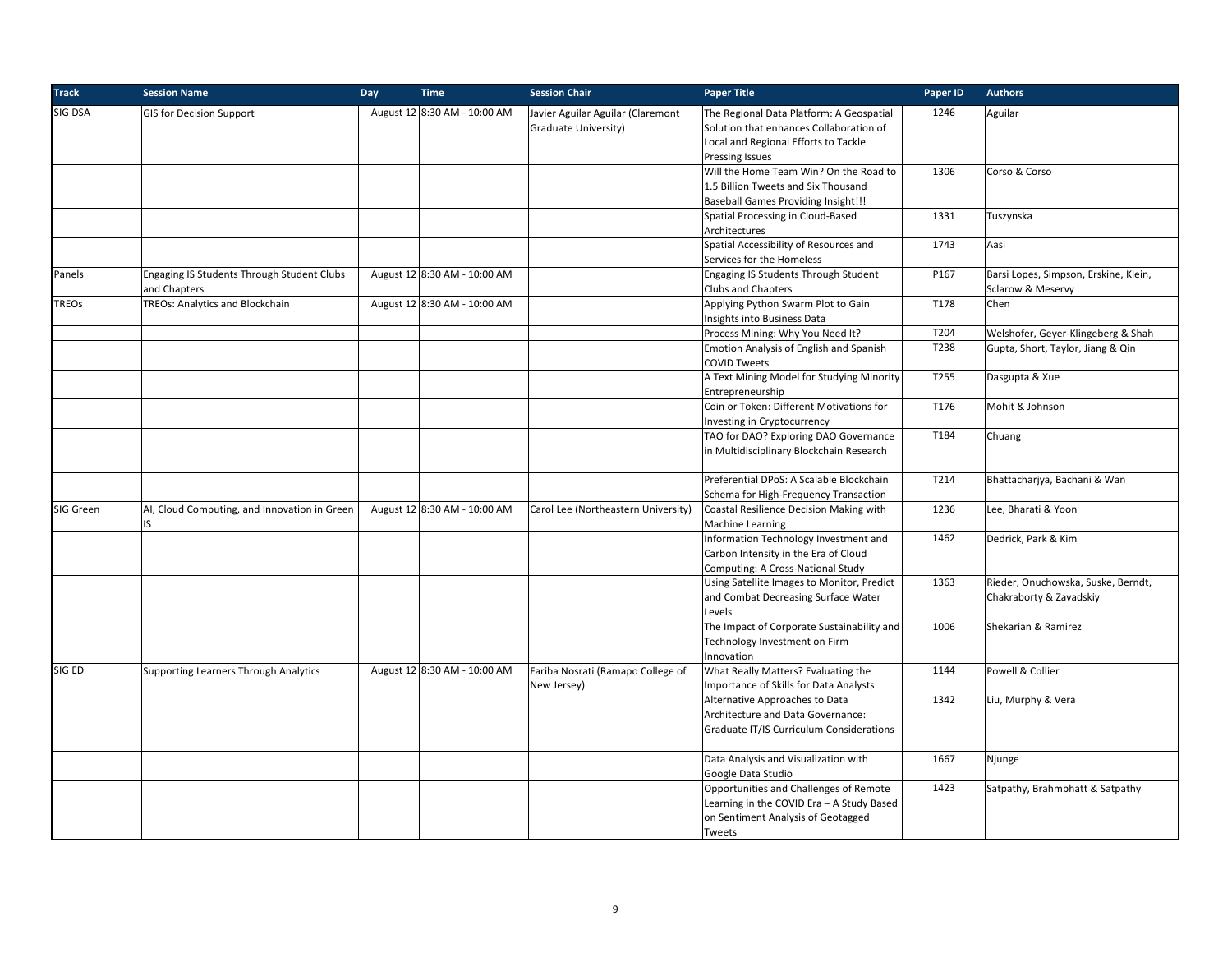| <b>Track</b> | <b>Session Name</b>                                        | Day | <b>Time</b>                  | <b>Session Chair</b>                     | <b>Paper Title</b>                                                                                                            | Paper ID | <b>Authors</b>                                     |
|--------------|------------------------------------------------------------|-----|------------------------------|------------------------------------------|-------------------------------------------------------------------------------------------------------------------------------|----------|----------------------------------------------------|
| SIG Health   | SIG Health's Digital Healthcare Support &<br>Solutions     |     | August 12 8:30 AM - 10:00 AM | James Ryan                               | A study plan for investigating Smart brush<br>for better oral hygiene in frail elderly                                        | 1500     | Stranieri, Oseni & Ogaji                           |
|              |                                                            |     |                              |                                          | T2DM Clinical Decision Support System:<br><b>Comprehensive Patient Care</b>                                                   | 1248     | Cohen, Ko, Eckman, Harnett, Dexheimer<br>& Schauer |
|              |                                                            |     |                              |                                          | Efficacy of MobileNet Models in Detecting<br>Breast Cancer in Patient Histopathology<br>Images - An Empirical Examination     | 1751     | <b>Balijepally &amp; Mullick</b>                   |
|              |                                                            |     |                              |                                          | Paving the Way for Enriched Patient<br>Experience - On the Development of a<br>Process Architecture for a Hospital            | 1099     | vom Brocke & Weber                                 |
| Social       | Social Media Analytics                                     |     | August 12 8:30 AM - 10:00 AM | Qin Weng (University of Arkansas)        | Do Social Media Influencers Enhance<br>Opinion Polarization in the Digital<br>Economy? A Study on Influencer Video<br>Content | 1706     | Song & Wang                                        |
|              |                                                            |     |                              |                                          | Using Deep Learning for Identifying Social<br>Media Customer Service Opportunities                                            | 1281     | Gruetzemacher & Abdinnour                          |
|              |                                                            |     |                              |                                          | Show me the Money: Exploring the<br>Monetization of Live Streaming                                                            | 1551     | Haried & Han                                       |
|              |                                                            |     |                              |                                          | IT Affordances and Consumption Values<br>Perspective for the Use of Social<br>Commerce                                        | 1681     | Ur Rehman & Nilakanta                              |
| SIG DITE     | Digital Innovation, Transformation and<br>Entrepreneurship |     | August 12 8:30 AM - 10:00 AM | Ruben R Salas (INCAE Business<br>School) | The role of information systems in<br>creating technological entrepreneurship of<br>Polish high-tech companies                | 1104     | Agnieszka & Jaroslaw                               |
|              |                                                            |     |                              |                                          | Open Innovation via Open Source:<br>Collaboration of Companies to Infuse<br>Automobiles with Digital Technologies             | 1648     | Kazantsev, Plattfaut & Ahuja                       |
|              |                                                            |     |                              |                                          | Product Design And Success in A Platform<br>Ecosystem                                                                         | 1651     | Kang, Templeton & Um                               |
|              |                                                            |     |                              |                                          | Exploration of Ideas for Sustaining Digital<br>Innovation Management: A Case Study in<br>the Ostrobothnia Region of Finland   | 1685     | Dang, Mäkipää, Mäenpää & Pasanen                   |
| SIG SEC      | <b>Information Privacy 1</b>                               |     | August 12 8:30 AM - 10:00 AM | Andy Green                               | Privacy Boundaries: What is the Line?                                                                                         | 1304     | Heinrich & Gerhart                                 |
|              |                                                            |     |                              |                                          | A Theoretical Discussion of Consumers'<br>Willingness to Disclose Personal<br><b>Information Despite Privacy Concerns</b>     | 1724     | <b>Bulgurcu</b>                                    |
|              |                                                            |     |                              |                                          | Care to Share Your Personal Information?                                                                                      | 1627     | Kim & Bhagat                                       |
|              |                                                            |     |                              |                                          | The Impact of Data Breach<br>Announcements on Online Consumers<br>Behavior                                                    | 1520     | ELDOH & Pigni                                      |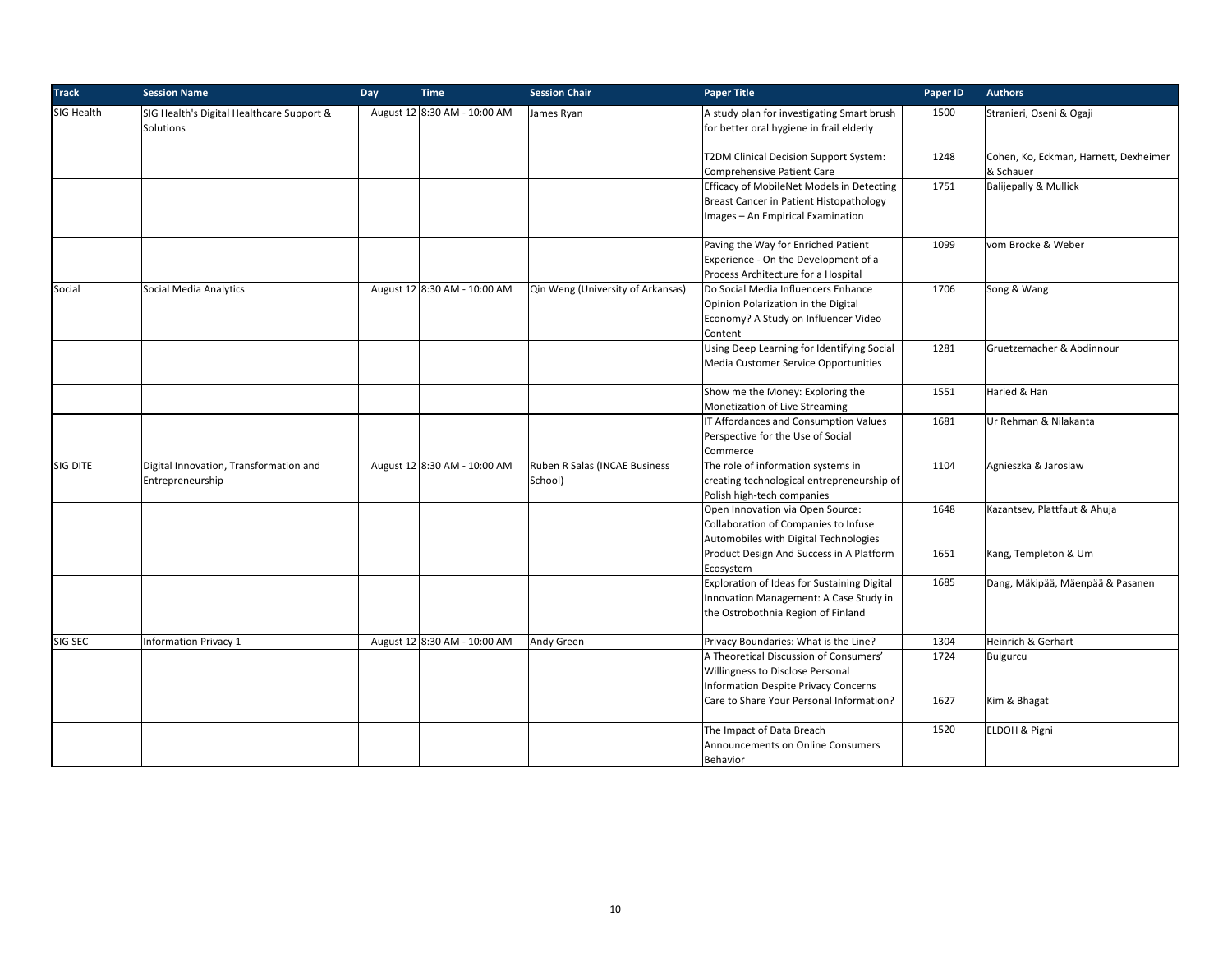| <b>Track</b>       | <b>Session Name</b>                                                                      | Day | <b>Time</b>                  | <b>Session Chair</b>                                                  | <b>Paper Title</b>                                                                                                                           | Paper ID | <b>Authors</b>                                 |
|--------------------|------------------------------------------------------------------------------------------|-----|------------------------------|-----------------------------------------------------------------------|----------------------------------------------------------------------------------------------------------------------------------------------|----------|------------------------------------------------|
| <b>TREOs</b>       | TREOs: IS Organizations and Teams                                                        |     | August 12 8:30 AM - 10:00 AM |                                                                       | How Microservices Architecture is<br>Successfully Implemented in Organizations                                                               | T189     | Mohamed & El-Gayar                             |
|                    |                                                                                          |     |                              |                                                                       | Organizational Mindfulness in the Digital<br>Economy and Its Impact on Productivity                                                          | T206     | Klair & Abhari                                 |
|                    |                                                                                          |     |                              |                                                                       | <b>Optimizing Outcomes in Security</b><br>Organizations                                                                                      | T224     | Mattord                                        |
|                    |                                                                                          |     |                              |                                                                       | Stakeholder Orientation as a Predictor of<br><b>Project Success</b>                                                                          | T239     | Barthol                                        |
|                    |                                                                                          |     |                              |                                                                       | How IT Influence Chinese ITP's Job<br>Burnout in the COVID-19 epidemic<br>outbreak period?                                                   | T050     | Chang                                          |
|                    |                                                                                          |     |                              |                                                                       | Effects of System, Information and Service<br>Qualities on Employees' Outcomes                                                               | T074     | Zamir                                          |
|                    |                                                                                          |     |                              |                                                                       | How to Succeed in Communicating<br>Software Metrics in Organization?                                                                         | T111     | Asatiani, Staron, Söder & Berbyuk<br>Lindström |
| General            | <b>Session Name TBA</b>                                                                  |     | August 12 8:30 AM - 10:00 AM |                                                                       | Forced Adoption: A new Phenomenon of<br><b>Information Systems Adoption</b>                                                                  | 1361     | Richter & Schwade                              |
|                    |                                                                                          |     |                              |                                                                       | Understanding the Role of Language Style<br>of Government Response in E-<br>participation: Evidence from a Citizen<br>Inquiry Forum in China | 1287     | Feng, Liu & Zhou                               |
|                    |                                                                                          |     |                              |                                                                       | A Three-Fold Perspective of Continuous IT<br>Value Assessment                                                                                | 1688     | Barata & Lemos                                 |
| SIG ODIS           | AI in Supply Chain Management                                                            |     | August 12 2:00 PM - 3:30 PM  | Daniel Staegemann (Otto-von-<br>Guericke University)                  | A Holistic View of Adaptive Supply Chain in<br><b>Retailing Industry</b>                                                                     | 1378     | Nahhas, Daase, Haertel, Turowski & Volk        |
|                    |                                                                                          |     |                              |                                                                       | An Application-centric Perspective on<br>Industrial Artificial Intelligence                                                                  | 1736     | Yesilbas & Schmitz                             |
|                    |                                                                                          |     |                              |                                                                       | BLOCKCHAIN-BASED SOLUTIONS FOR<br>HUMANITARIAN SUPPLY CHAIN<br>MANAGEMENT                                                                    | 1555     | Hanna, Xu, Hossain & Wang                      |
| SIG GlobDev        | E-Platforms for Development: Social Media, E-<br>democracy and Public Sector Procurement |     | August 12 2:00 PM - 3:30 PM  | Rima Gibbings                                                         | Social Media Influencers and Inclusive<br>Innovation at the Base of the Pyramid                                                              | 1332     | dos Santos Tavares, Joia & Lorenzo             |
|                    |                                                                                          |     |                              | Nilmini Wickramasinghe (Swinburne<br>University)                      | E-democracy and Socio-economic<br>Development                                                                                                | 1102     | Weistroffer, Roztocki & Strzelczyk             |
|                    |                                                                                          |     |                              |                                                                       | Public Sector Procurement Digitalization<br>and National Development: The Case of<br>Ghana                                                   | 1581     | Effah, Agbeko & Boateng                        |
| Res Infor Practice | Research Informing Practice: Valuation and<br>Identity                                   |     | August 12 2:00 PM - 3:30 PM  | Sadaf Ashtari                                                         | Towards a Reliable & Transparent<br>Approach to Data-Driven Brand Valuation                                                                  | 1353     | Bartelheimer, Caron & Mueller                  |
|                    |                                                                                          |     |                              |                                                                       | How Is IT Identity Claimed and<br>Manifested?                                                                                                | 1699     | Young, Weng & Wang                             |
| DataEcoSys         | Data Management in Data Ecosystems                                                       |     | August 12 2:00 PM - 3:30 PM  | Gero Strobel (paluno - The Ruhr<br>Institute for Software Technology) | Data Quality in Data Ecosystems: Towards<br>a Design Theory                                                                                  | 1394     | Altendeitering, Dübler & Guggenberger          |
|                    |                                                                                          |     |                              | Frederik Möller (TU Dortmund<br>University)                           | Data Sharing in the German Food Industry<br><b>Empirical Insights</b>                                                                        | 1059     | Effertz, Rix, Stein, Bergau & Maass            |
|                    |                                                                                          |     |                              |                                                                       | Towards a Framework for Enterprise &<br>Platform Ecosystem Data Governance                                                                   | 1723     | Schäffer, Wieland & Scholz                     |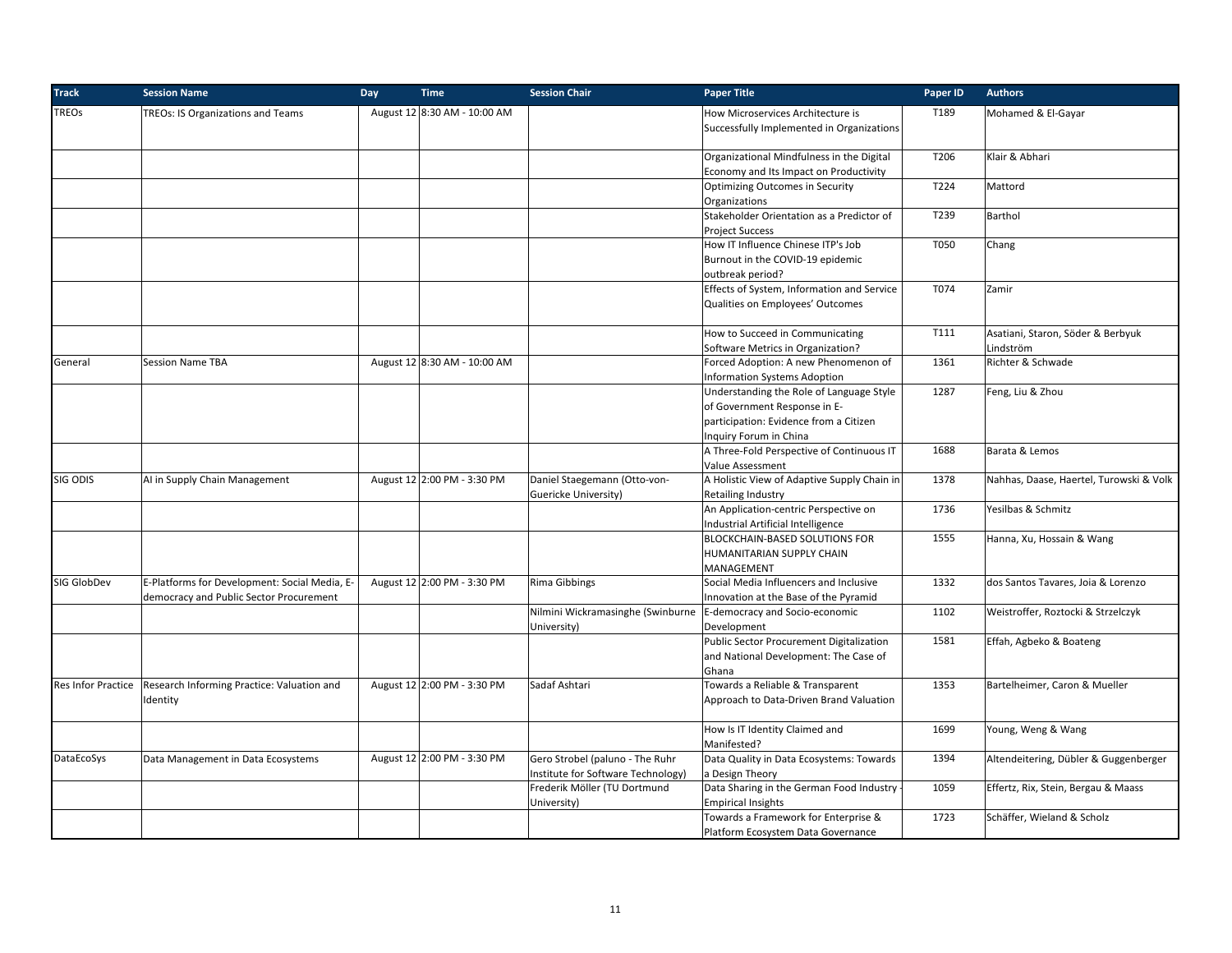| <b>Track</b>          | <b>Session Name</b>                                   | Day | <b>Time</b>                 | <b>Session Chair</b>                                     | <b>Paper Title</b>                                                                                                                     | Paper ID | <b>Authors</b>                                          |
|-----------------------|-------------------------------------------------------|-----|-----------------------------|----------------------------------------------------------|----------------------------------------------------------------------------------------------------------------------------------------|----------|---------------------------------------------------------|
| SIG DSA               | Analytics for Organizational Transformation           |     | August 12 2:00 PM - 3:30 PM | Tuncay Bayrak (Western New<br><b>England University)</b> | Defining Characteristics of The Most<br><b>Innovative Companies</b>                                                                    | 1316     | Bayrak                                                  |
|                       |                                                       |     |                             |                                                          | Influence of corporate industry affiliation<br>in Financial Business Forecasting: A data<br>analysis concerning competition            | 1408     | Schumann, Nießner & Nießner                             |
|                       |                                                       |     |                             |                                                          | The Potential of Big Data Analytics for<br>Decision Support in Sports - The Case of<br>Soccer                                          | 1634     | Pappas, Bley, Rønningen & Spagnoletti                   |
| <b>LACAIS Chapter</b> | LACAIS - IS Research in Portuguese                    |     | August 12 2:00 PM - 3:30 PM | Gladys Simpson (Florida<br>International University)     | Causas e problemas de privacidade de<br>dados em sistemas de big data analytics:<br>uma revisão sistemática da literatura              | 1291     | Oliveira & Prado                                        |
|                       |                                                       |     |                             | Guillermo Rodriguez                                      | Modelos de Avaliação de Smart Cities:<br>uma Análise Comparativa entre<br>Frameworks Brasileiros e Estrangeiros                        | 1021     | Mantovani, BERGERMAN, SIMÕES & DE<br><b>LIMA</b>        |
|                       |                                                       |     |                             |                                                          | Identificação de comportamento de rede<br>na produção de conteúdo artístico em<br>redes sociais                                        | 1043     | Mantovani & Kaneko                                      |
| SIG ADIT              | SIG-ADIT 4: The Good and the Bad of IT<br>Adoption    |     | August 12 2:00 PM - 3:30 PM | Reza Vaezi (Kennesaw State<br>University)                | Reducing Technostress: The Role of the<br>Digital Mindset                                                                              | 1367     | Maier, Valta & Hildebrandt                              |
|                       |                                                       |     |                             | Hamed Qahri-Saremi                                       | Digital Nudging to Reduce Techno-<br>Stressors: Insights from Qualitative and<br>Quantitative Studies                                  | 1354     | Maier & Valta                                           |
|                       |                                                       |     |                             |                                                          | Adopting Al-Enabled Technology: Taking<br>the Bad with the Good                                                                        | 1504     | Russell, Dagliyan & Granados                            |
| SIG Green             | Digital Technologies and Sustainability               |     | August 12 2:00 PM - 3:30 PM | David Sundaram (University of<br>Auckland)               | Assisted Sustainability - A Practical IS<br>Approach to Promote Corporate<br>Sustainability                                            | 1110     | Kappler, Schrade-Grytsenko & Smolnik                    |
|                       |                                                       |     |                             |                                                          | <b>Examining GRI Sustainability Reports</b><br>through the Lens of the Stakeholder<br>Theory                                           | 1232     | Nash & Wakefield                                        |
|                       |                                                       |     |                             |                                                          | The Role of Digital Technology in<br>Sustainability: A Literature Review                                                               | 1395     | Dietz, Hund & Wagner                                    |
| SIG ED                | IS Education and Training                             |     | August 12 2:00 PM - 3:30 PM | Leif T Sundberg (Umeå University)                        | Effects of Signaling on Learner<br>Engagement in Informal Learning on<br>YouTube                                                       | 1266     | Pritchard, Tan & Shen                                   |
|                       |                                                       |     |                             |                                                          | <b>Identifying Success Factors for University</b><br>Study-Oriented System Implementation                                              | 1325     | Madej, Grabowski & Sagan                                |
|                       |                                                       |     |                             |                                                          | <b>Industry RPA Demands and Potential</b><br>Impacts for MIS and Related Higher<br><b>Education Programs</b>                           | 1402     | Munmun & Booker                                         |
| SIG Health            | SIG Health's Digital Transformations in<br>Healthcare |     | August 12 2:00 PM - 3:30 PM | Ann Fruhling                                             | Building Trust in Artificial Intelligence:<br>Findings from Healthcare Organization                                                    | 1410     | Rey & Bouaynaya                                         |
|                       |                                                       |     |                             |                                                          | Nonprofits and decisions to accept<br>cryptocurrency donations: a qualitative<br>study to examine potential opportunities<br>and risks | 1160     | Maddah & Esmaeilzadeh                                   |
|                       |                                                       |     |                             |                                                          | Drivers and Challenges of Wearable<br>Devices Use: Content Analysis of Online<br><b>Users Reviews</b>                                  | 1469     | El-Gayar, Wahbeh, Elnoshokaty, Al-<br>Ramahi & Nasralah |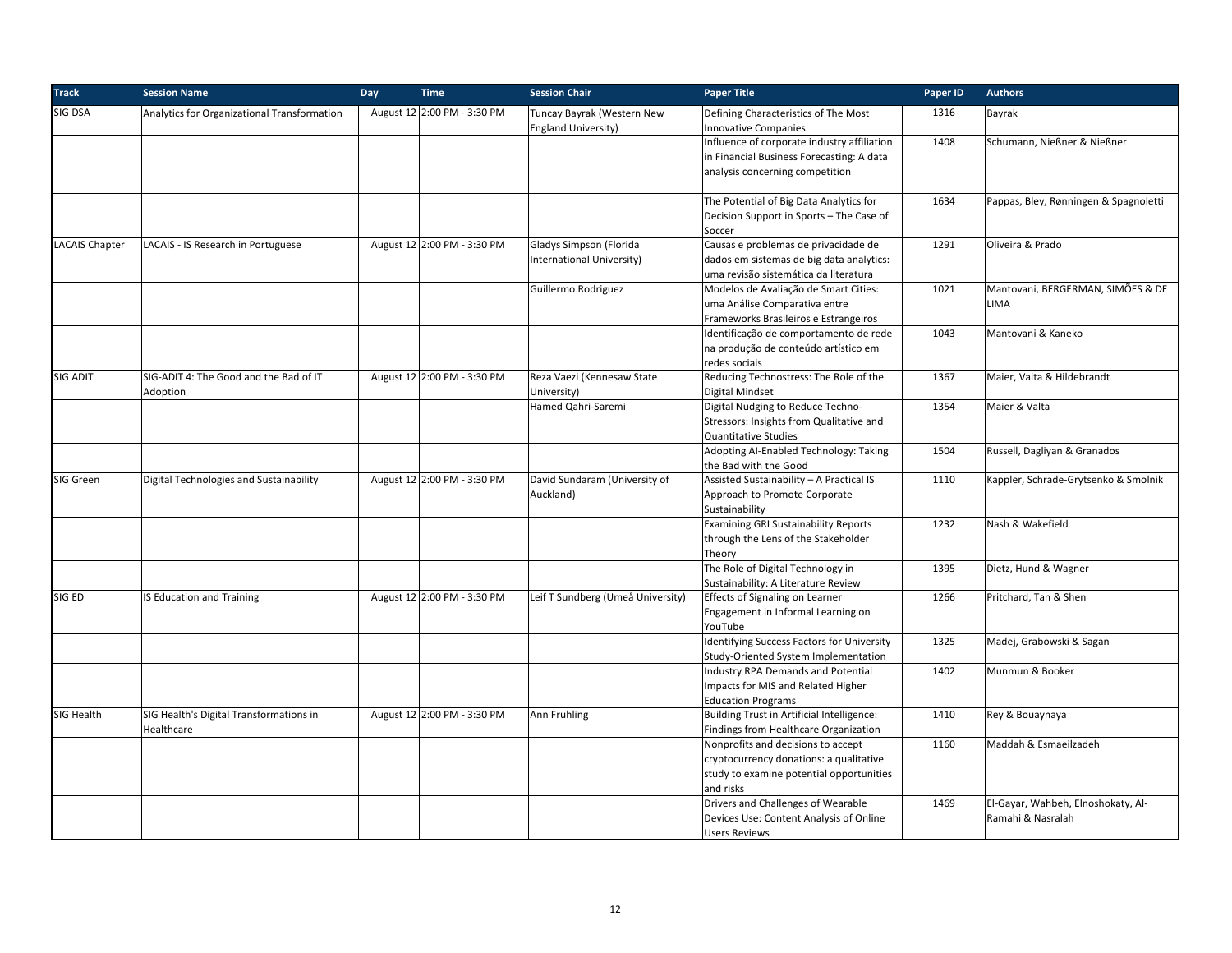| <b>Track</b> | <b>Session Name</b>                                                | <b>Day</b> | <b>Time</b>                 | <b>Session Chair</b>                        | <b>Paper Title</b>                                                                                                                                                                               | Paper ID | <b>Authors</b>                                              |
|--------------|--------------------------------------------------------------------|------------|-----------------------------|---------------------------------------------|--------------------------------------------------------------------------------------------------------------------------------------------------------------------------------------------------|----------|-------------------------------------------------------------|
| SIG SI       | Social Inclusion and Exclusion in Leading-edge<br>Domains and Apps |            | August 12 2:00 PM - 3:30 PM |                                             | Social Exclusion in Data Science: A Critical<br>Exploration of Disparate Representation in<br><b>Higher Education</b>                                                                            | 1485     | Marshall, Contreras-Palacios & Monroe-<br>White             |
|              |                                                                    |            |                             |                                             | Feminist theory, Gender and<br>Crowdfunding                                                                                                                                                      | 1124     | Shneor & Serwaah                                            |
|              |                                                                    |            |                             |                                             | MARGINALISED WOMEN AND TIME<br>SCARCITY: A MIXED METHOD STUDY ON<br>'ON DEMAND WORK APPS'                                                                                                        | 1512     | Jha, Aggarwal & Jagasia                                     |
| SIG DITE     | Digital Transformation                                             |            | August 12 2:00 PM - 3:30 PM | Kathryn Brohman                             | The Role of Sunk Costs in Digitalization -<br>Empirical Evidence from Accounting and<br>Finance                                                                                                  | 1519     | Ulrich & Rieg                                               |
|              |                                                                    |            |                             |                                             | Does a CDO enhance Company<br>Inventiveness? An Empirical Study on new<br>Managerial Positions and Innovation                                                                                    | 1593     | Fernandez-Corrales & R Salas                                |
|              |                                                                    |            |                             |                                             | Why do Digital Platforms succeed or fail? -<br>A Literature Review on Success and Failure<br>Factors                                                                                             | 1621     | Koldewey, Dumitrescu, Otto, Duparc, van<br>der Valk & Özcan |
| SIG SEC      | Security and Privacy for Consumers                                 |            | August 12 2:00 PM - 3:30 PM | Bryan Hammer (Oklahoma State<br>University) | Deepfake Audio Detection                                                                                                                                                                         | 1275     | Goel, Katar Anandan, Zhao, Khan & Naik                      |
|              |                                                                    |            |                             |                                             | Perceptions of Risk and Security Concerns<br>with Mobile Devices using Biometric vs<br><b>Traditional Authentication Methods</b>                                                                 | 1242     | Barlow & Mitra                                              |
|              |                                                                    |            |                             |                                             | Assessing the Impact of Virtual Health<br>Communities and Environmental<br>Characteristics of Chronic Pain Mobile<br>Health Apps on Users' Privacy Decisions: A<br><b>Multilevel Perspective</b> | 1340     | Alrefaei, Bantan & Alharbi                                  |
| Symposia     | How to make the IS discipline relevant to non-<br>IS stakeholders? |            | August 12 2:00 PM - 3:30 PM |                                             | How to make the IS discipline relevant to<br>non-IS stakeholders?                                                                                                                                | S099     | Gupta, Davison & Boudreau                                   |
| General      | <b>Session Name TBA</b>                                            |            | August 12 2:00 PM - 3:30 PM |                                             | Perceived Risk Triggers the Effects of Trace-<br><b>Back Information on Consumer Trust</b>                                                                                                       | 1285     | Heales, Hartley & Lam                                       |
|              |                                                                    |            |                             |                                             | Crowdsourcing in Response to Disaster: A<br>Literature Review                                                                                                                                    | 1495     | Kotlarsky, Myers & Li                                       |
|              |                                                                    |            |                             |                                             | A Review of Literature on Trust in Online<br>Platforms- A Conceptual Unified<br>Framework and Future Research<br><b>Directions</b>                                                               | 1577     | Bandi & Kini                                                |
| SIG ODIS     | AI & ML Architectures and Platforms                                |            | August 12 4:30 PM - 6:00 PM | John Erickson                               | Towards a Performance-explainability-<br>fairness Framework for Benchmarking ML<br>Models                                                                                                        | 1482     | El-Gayar & Chakrobartty                                     |
|              |                                                                    |            |                             |                                             | Towards 'Lightweight' Artificial<br>Intelligence: A Typology of AI Service<br>Platforms                                                                                                          | 1390     | Holmström & Sundberg                                        |
|              |                                                                    |            |                             |                                             | A TOGAF Based Chatbot Evaluation<br>Metrics: Insights from Literature Review                                                                                                                     | 1713     | Mulgund, Sharman &<br>THIMMANAYAKANAPALYA                   |
| SIG GlobDev  | <b>Session Name TBA</b>                                            |            | August 12 4:30 PM - 6:00 PM | Kai Li                                      | Emancipatory Blockchain Provenance in<br><b>Global Development</b>                                                                                                                               | 1747     | George & George                                             |
|              |                                                                    |            |                             |                                             | Jazz: A Design Metaphor for Ambient<br>Intelligence Tourism Systems                                                                                                                              | 1532     | Mutreja, Sundaram, Peko & Chan                              |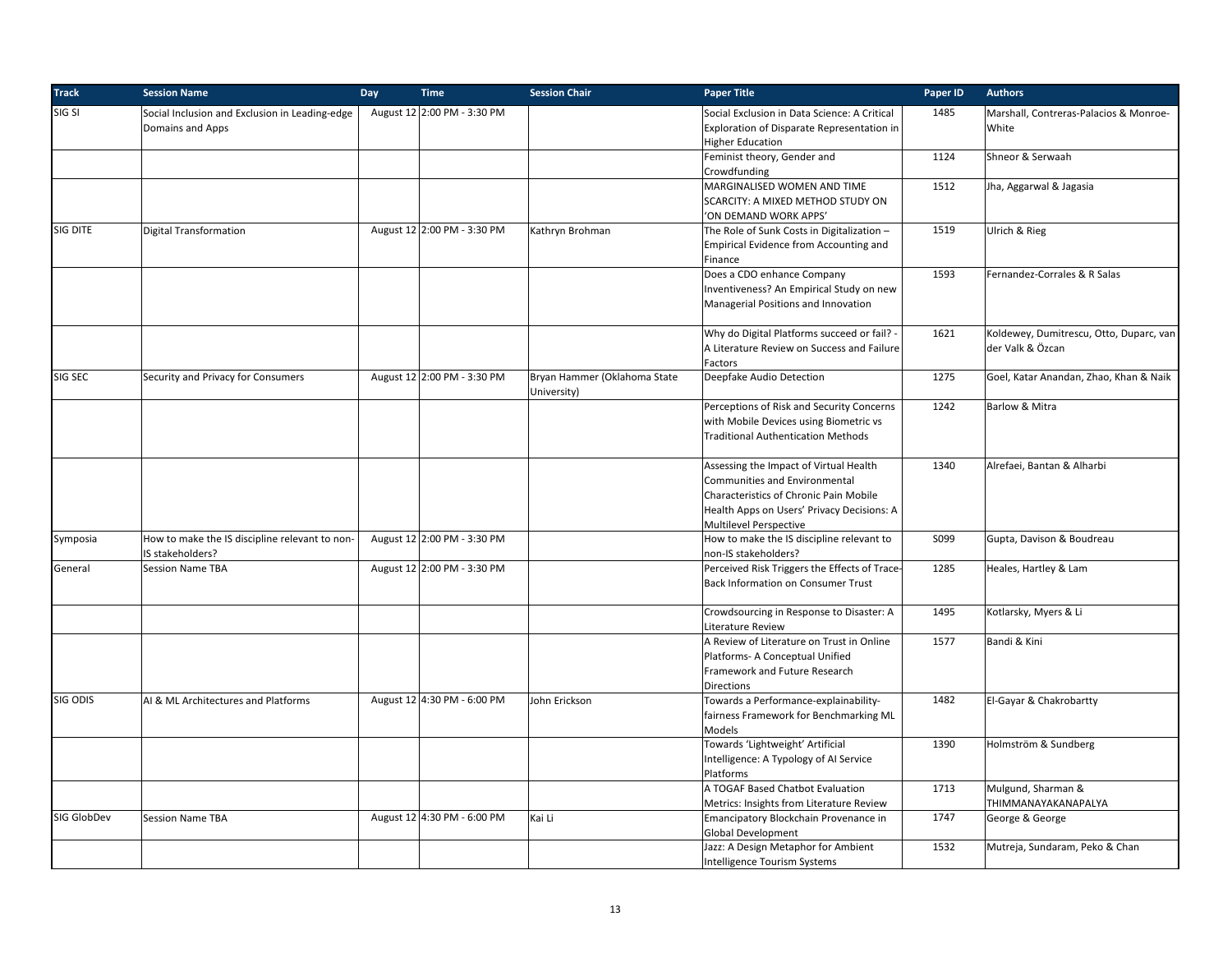| <b>Track</b> | <b>Session Name</b>                                                                                          | Day<br><b>Time</b>          | <b>Session Chair</b>                                                     | <b>Paper Title</b>                                                                                                       | Paper ID | <b>Authors</b>                                         |
|--------------|--------------------------------------------------------------------------------------------------------------|-----------------------------|--------------------------------------------------------------------------|--------------------------------------------------------------------------------------------------------------------------|----------|--------------------------------------------------------|
| SIG HCI      | Emerging Research in Human-Computer<br>Interaction                                                           | August 12 4:30 PM - 6:00 PM | Doaa Alrefaei (WPI)                                                      | Algorithmic Decision Delegation: A Choice<br>Avoidance Perspective                                                       | 1656     | Raghu, Shao & Ware                                     |
|              |                                                                                                              |                             |                                                                          | A Conversational Goal Setting Buddy for<br><b>Student Learning</b>                                                       | 1690     | Gee, Aggarwal, Bhalla, Zhu & Chen                      |
|              |                                                                                                              |                             |                                                                          | How the Display of the Transaction Count<br>Affects the Purchase Intention                                               | 1366     | Poniatowski                                            |
|              |                                                                                                              |                             |                                                                          | Exploring Pie Chart Visual Properties and<br>Design Elements: Eye-Tracking Approach                                      | 1470     | Krbanjevic & Bacic                                     |
| DataEcoSys   | From Internet of Things to Data Ecosystems                                                                   | August 12 4:30 PM - 6:00 PM | Gero Strobel (paluno - The Ruhr<br>Institute for Software Technology)    | Value Modeling in IoT Ecosystems with a<br>Central Trusted Entity - Qualitative<br>Interviews and Explorative Case Study | 1404     | Tank, Werling & Weber                                  |
|              |                                                                                                              |                             | Frederik Möller (TU Dortmund<br>University)                              | Data Analytics Services for Additive<br><b>Manufacturing Ecosystems</b>                                                  | 1527     | Petrik, Morar, Baars, Pfähler & Hiller                 |
|              |                                                                                                              |                             | Christian Koldewey (University of<br>Paderborn, Heinz Nixdorf Institute) | Crafting an IoT-Ecosystem - A Three-<br>Phased Approach                                                                  | 1189     | Lasi, Lachenmaier & Kurrle                             |
| SIG DSA      | Behavioral, Healthcare & Tourism                                                                             | August 12 4:30 PM - 6:00 PM | David M Goldberg (San Diego State<br>University)                         | Modeling US Air Passenger Traffic<br>Demand: Dynamic Data                                                                | 1726     | Hopfe, Lee & Yu                                        |
|              |                                                                                                              |                             |                                                                          | A data analytics organisation's perspective<br>on the technical enabling factors for<br>organisational AI adoption       | 1198     | de Waal, Smit & Eybers                                 |
|              |                                                                                                              |                             |                                                                          | Caution or Trust in AI? How to design XAI<br>in sensitive Use Cases?                                                     | 1383     | Koeth, Fleiß, Kloker, Ratheiser, Thalmann<br>& Kloiber |
| Panels       | Location Analytics in Information Systems:<br><b>Innovative Applications &amp; Research</b><br>Opportunities | August 12 4:30 PM - 6:00 PM |                                                                          | Location Analytics in Information Systems:<br>Innovative Applications & Research<br>Opportunities                        | P193     | Diaz Lopez, Satpathy, Sarkar, Pick &<br>Erskine        |
| SIG ADIT     | SIG-ADIT 5: IT Adoption Lifecycle and Models                                                                 | August 12 4:30 PM - 6:00 PM |                                                                          | Tim Kollmer (University of Innsbruck) Beyond MLOps: The Lifecycle of Machine<br>Learning-based Solutions                 | 1012     | Abhari, Ma & Mucha                                     |
|              |                                                                                                              |                             | Hamed Qahri-Saremi                                                       | The Impact of Mobile Payment on<br>Consumer Behavior: A Unified Model                                                    | 1669     | Palvia & Qian                                          |
|              |                                                                                                              |                             |                                                                          | An Augmented UTAUT Model for Robo-<br><b>Advisor Adoption</b>                                                            | 1297     | Horn & Missong                                         |
| SIG Green    | Achieving Sustaibility using Blockchain and<br>Mobility IS                                                   | August 12 4:30 PM - 6:00 PM | Thomas Abraham (Kean University)                                         | <b>Smart Electric Vehicle Charging</b><br>considering Discounts for Customer<br>Flexibility                              | 1565     | Baumgarte, Langer, Kaiser, Eiser & Keller              |
|              |                                                                                                              |                             |                                                                          | Design of an Information System for Safety-<br><b>Briefings along Planned Routes</b>                                     | 1738     | Lechte, Menck & Kolbe                                  |
|              |                                                                                                              |                             |                                                                          | Towards a Novel Business Process Model<br>for Food Delivery Services Using<br><b>Blockchain Technology</b>               | 1750     | Araújo, Carvalho, Viana, Couto, Folha &<br>Times       |
| SIG ED       | IS Education and the Pandemic                                                                                | August 12 4:30 PM - 6:00 PM | Seth J. Kinnett (DePaul University)                                      | A Hybrid Introductory Analytics Course:<br>Lessons Learned During The COVID-19<br>Pandemic                               | 1505     | Darcy & Darcy                                          |
|              |                                                                                                              |                             |                                                                          | Online Learning Fatigue in Schools During<br>the COVID-19 Pandemic - An Empirical<br>Study with High School Students     | 1140     | Eckhardt & Stoeckl                                     |
|              |                                                                                                              |                             |                                                                          | Using Hexad User Types to Identify<br>Motivational Preferences among Learners                                            | 1357     | Reinelt & Steinherr                                    |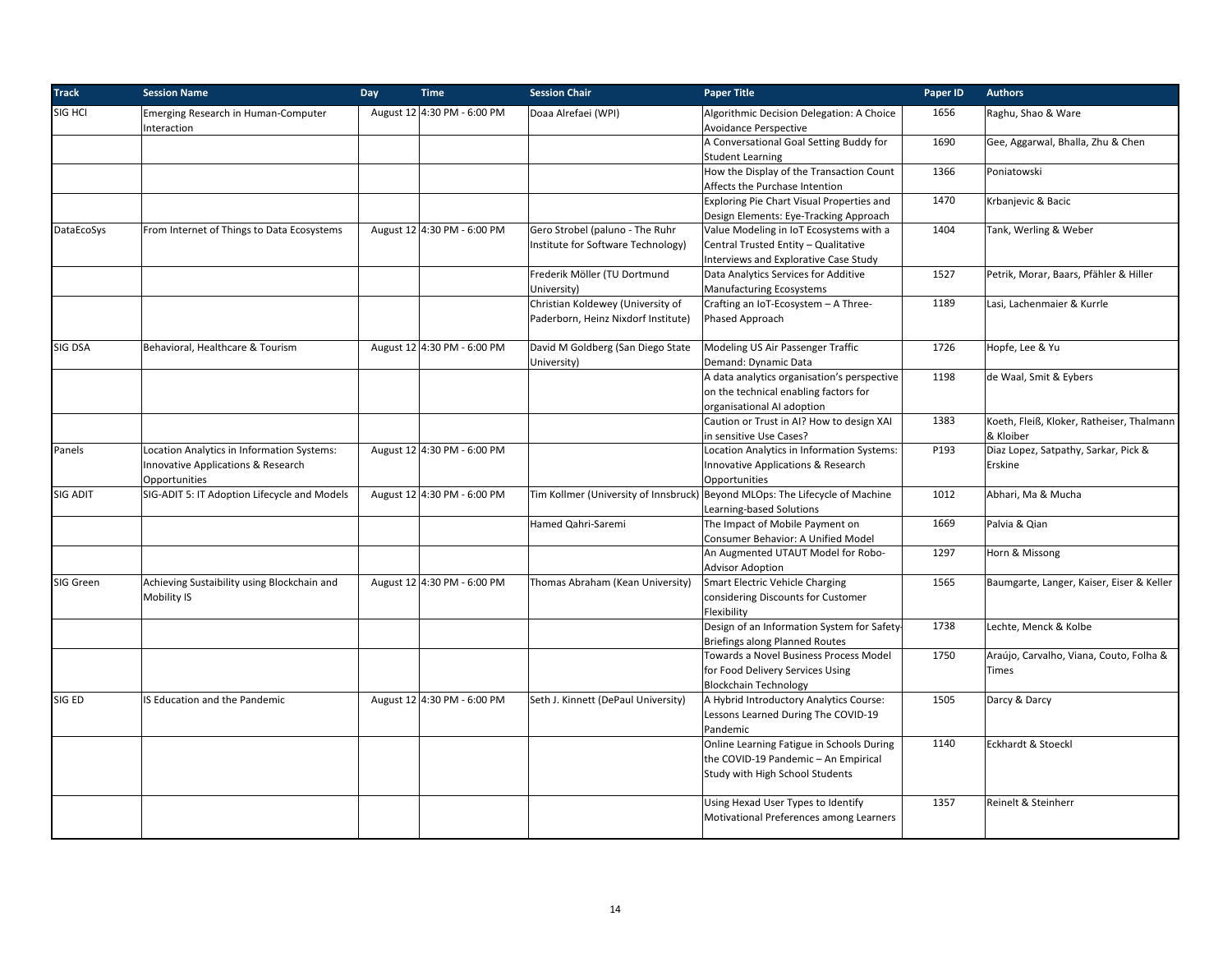| <b>Track</b> | <b>Session Name</b>                            | Day | <b>Time</b>                 | <b>Session Chair</b>                            | <b>Paper Title</b>                                                    | Paper ID | <b>Authors</b>                                             |
|--------------|------------------------------------------------|-----|-----------------------------|-------------------------------------------------|-----------------------------------------------------------------------|----------|------------------------------------------------------------|
| SIG Health   | SIG Health's Clinical Decision Support Systems |     | August 12 4:30 PM - 6:00 PM | James Ryan                                      | A Design Theory for Intelligent Clinical<br><b>Decision Support</b>   | 1329     | Liu, Behrens & Noteboom                                    |
|              |                                                |     |                             |                                                 | Classification of COVID-19 Cases: The                                 | 1697     | Chauhan, Rimal, Muthusamy                                  |
|              |                                                |     |                             |                                                 | Customized Deep Convolutional Neural                                  |          | Ragothaman & Vyas                                          |
|              |                                                |     |                             |                                                 | Network and Transfer Learning Approach                                |          |                                                            |
|              |                                                |     |                             |                                                 | Towards a Digital Sleep Diary Standard                                | 1425     | Islind, Sveinbjarnarson, Arnardottir,                      |
| SIG SI       |                                                |     |                             | Amy J Connolly (James Madison                   | A Power-threat View of The Role of                                    | 1155     | Gunnarsson, Schmitz, Óskarsdóttir,<br>Daniel, Rhue & Sanni |
|              | Social Theory in IS Research                   |     | August 12 4:30 PM - 6:00 PM |                                                 |                                                                       |          |                                                            |
|              |                                                |     |                             | University)                                     | Neighborhood Demographics on Airbnb<br><b>Review Sentiments</b>       |          |                                                            |
|              |                                                |     |                             | Leigh A. Mutchler (James Madison<br>University) | The Impact of Digital Citizenship on<br><b>Gendered Cyberbullying</b> | 1630     | Dunaway & Macharia                                         |
|              |                                                |     |                             |                                                 | Towards a Theory of Digital Stigma and                                | 1664     | Mohammed & Salam                                           |
|              |                                                |     |                             |                                                 | Deep Fake Video Technology                                            |          |                                                            |
|              |                                                |     |                             |                                                 | Stigmatization in a Digitally Mediated                                |          |                                                            |
|              |                                                |     |                             |                                                 | Environment                                                           |          |                                                            |
|              |                                                |     |                             |                                                 | Revisiting the Constructs of SQB Theory: A                            | 1459     | Sedera & Niranga                                           |
|              |                                                |     |                             |                                                 | Review and Research Agenda                                            |          |                                                            |
| SIG DITE     | Digital Innovation and Transformation          |     | August 12 4:30 PM - 6:00 PM | Yoshimasa Masuda                                | The Early Stage of Digital Technology                                 | 1559     | Orth                                                       |
|              |                                                |     |                             |                                                 | Adoption: What Are the Key Activities for                             |          |                                                            |
|              |                                                |     |                             |                                                 | Identifying Digital Innovations?                                      |          |                                                            |
|              |                                                |     |                             |                                                 | <b>Building Dynamic Capabilities through</b>                          | 1251     | Lorson                                                     |
|              |                                                |     |                             |                                                 | Digital Innovation Units? - An analysis of                            |          |                                                            |
|              |                                                |     |                             |                                                 | their contribution and the spill-over                                 |          |                                                            |
|              |                                                |     |                             |                                                 | effects to the main organization                                      |          |                                                            |
|              |                                                |     |                             |                                                 | Strategic Responses to the COVID                                      | 1386     | Torell, Magnusson, Norling & Lindroth                      |
|              |                                                |     |                             |                                                 | Pandemic: Empirical Evidence of Shifts in                             |          |                                                            |
|              |                                                |     |                             |                                                 | <b>Digital Transformation Strategy</b>                                |          |                                                            |
| SIG SEC      | <b>Cyber Attack Mitigation</b>                 |     | August 12 4:30 PM - 6:00 PM | Gabriel Bahr                                    | A Review of Cyberattack Research using                                | 1166     | Dhillon, Smith & Xiao                                      |
|              |                                                |     |                             |                                                 | Latent Dirichlet Allocation                                           |          |                                                            |
|              |                                                |     |                             |                                                 | Cyber-risk assessment and mitigation of                               | 1227     | Mukhopadhyay & Sharma                                      |
|              |                                                |     |                             |                                                 | DDoS attacks using semi-structured data                               |          |                                                            |
|              |                                                |     |                             |                                                 | models                                                                |          |                                                            |
|              |                                                |     |                             |                                                 | Agile Software Development                                            | 1241     | Iyer, Simpson & Xie                                        |
|              |                                                |     |                             |                                                 | Vulnerabilities and Challenges: An                                    |          |                                                            |
|              |                                                |     |                             |                                                 | <b>Empirical Study</b>                                                |          |                                                            |
|              |                                                |     |                             |                                                 | Firms Data Breach and Ransomware                                      | 1618     | Kim & Bernot                                               |
|              |                                                |     |                             |                                                 | Exposure and Recovery Through the                                     |          |                                                            |
|              |                                                |     |                             |                                                 | Analysis of Post Factum Remedial Actions                              |          |                                                            |
| SIG EGOV     | Data and Digital Transformation                |     | August 12 4:30 PM - 6:00 PM | Anthony Simonofski                              | Turning Buzzword into Public Service: A                               | 1031     | Lindman, Karlsson, Norstrom, Lindquist &                   |
|              |                                                |     |                             |                                                 | Case Study of European Blockchain                                     |          | Landsten                                                   |
|              |                                                |     |                             |                                                 | Projects                                                              |          |                                                            |
|              |                                                |     |                             |                                                 | Open Data Explorer: An End-to-end Tool                                | 1255     | Chokki, Frenay & Vanderose                                 |
|              |                                                |     |                             |                                                 | for Data Storytelling using Open Data                                 |          |                                                            |
|              |                                                |     |                             |                                                 | Digital Transformation in Europe: An                                  | 1093     | seddon & Currie                                            |
|              |                                                |     |                             |                                                 | Analysis of the Digital Divide in e-                                  |          |                                                            |
|              |                                                |     |                             |                                                 | Commerce and e-Government                                             |          |                                                            |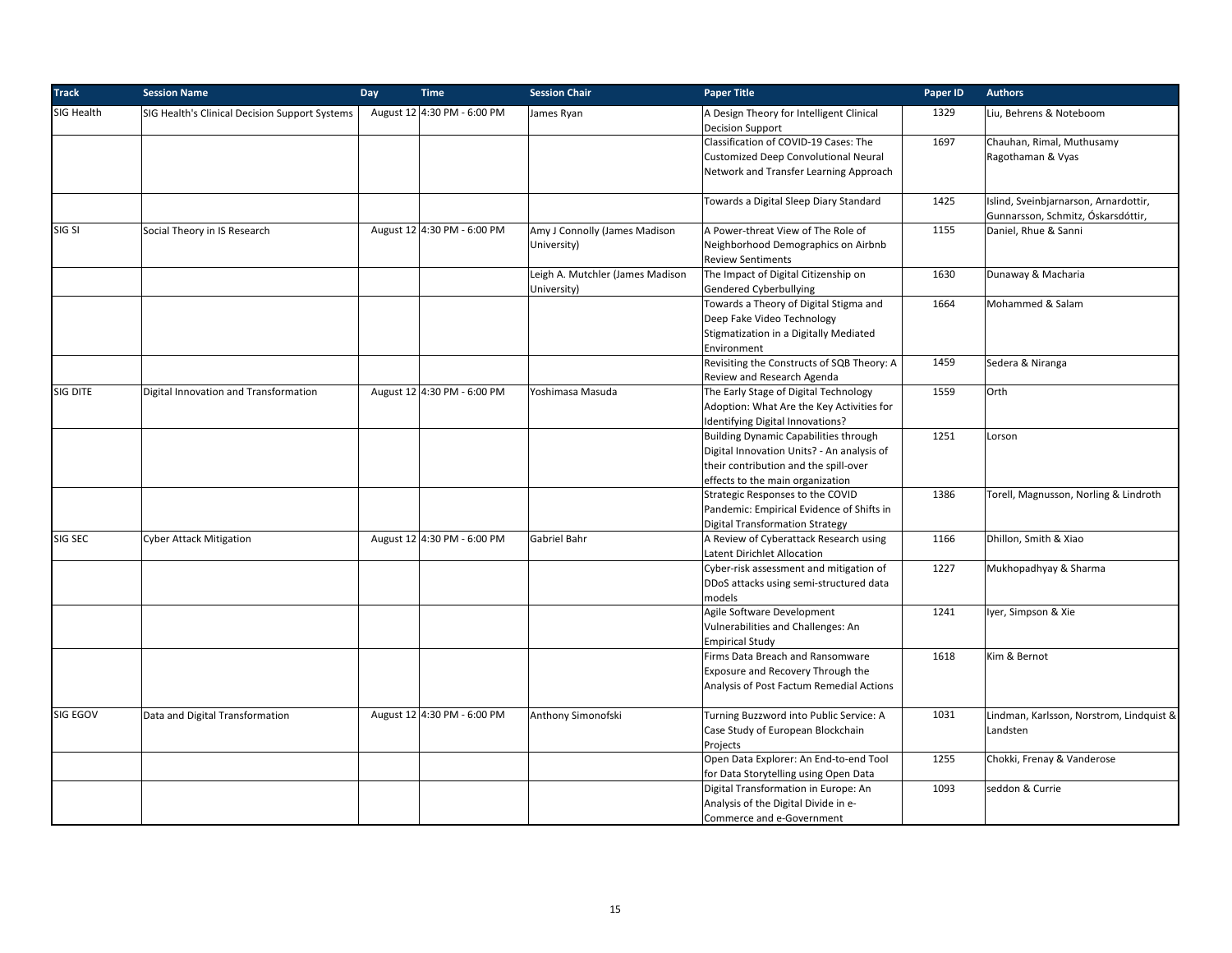| SIG ODIS<br>August 13 8:30 AM - 10:00 AM<br>David Sundaram (University of<br>Using Explainable AI to Understand Bond<br>Emerging Research on the Promises and Perils<br>1594<br>Auckland)<br><b>Excess Returns</b><br>of AI<br>1438<br>The Interplay of Information Processing,<br>Mindfulness, and Affective State in<br><b>Phishing Detection</b><br>1413<br>What makes users reliant on the virtual<br>assistant? The side effect of attachment<br>Does the Accent of an Intelligent<br>1444<br><b>Conversational Agent Matter?</b><br>Rima Gibbings<br>1754<br>SIG GlobDev<br>mHealth for Development, Environment and<br>August 13 8:30 AM - 10:00 AM<br>Attitudes towards environment and<br>Duda<br>Technology<br>technology: preliminary investigation of<br>associations<br>Nilmini Wickramasinghe (Swinburne<br>mHealth in Developing Countries: Progress<br>1695<br>University)<br><b>Toward Global Health Equity</b><br>Role of Social Determinants of Health in<br>1765<br>building an mHealth application<br>Amy J Connolly (James Madison<br>1094<br>SIG HCI<br>Privacy and Visual Analytics<br>August 13 8:30 AM - 10:00 AM<br>Digital Sludging in the Privacy Context: | Debener, Kriebel & Beckmann<br>Kim & Bera<br>Song, Lee & Jin<br>Low & Moussawi<br>Anderson & Moore<br>Kiemde & Qureshi |
|-----------------------------------------------------------------------------------------------------------------------------------------------------------------------------------------------------------------------------------------------------------------------------------------------------------------------------------------------------------------------------------------------------------------------------------------------------------------------------------------------------------------------------------------------------------------------------------------------------------------------------------------------------------------------------------------------------------------------------------------------------------------------------------------------------------------------------------------------------------------------------------------------------------------------------------------------------------------------------------------------------------------------------------------------------------------------------------------------------------------------------------------------------------------------------------------|------------------------------------------------------------------------------------------------------------------------|
|                                                                                                                                                                                                                                                                                                                                                                                                                                                                                                                                                                                                                                                                                                                                                                                                                                                                                                                                                                                                                                                                                                                                                                                         |                                                                                                                        |
|                                                                                                                                                                                                                                                                                                                                                                                                                                                                                                                                                                                                                                                                                                                                                                                                                                                                                                                                                                                                                                                                                                                                                                                         |                                                                                                                        |
|                                                                                                                                                                                                                                                                                                                                                                                                                                                                                                                                                                                                                                                                                                                                                                                                                                                                                                                                                                                                                                                                                                                                                                                         |                                                                                                                        |
|                                                                                                                                                                                                                                                                                                                                                                                                                                                                                                                                                                                                                                                                                                                                                                                                                                                                                                                                                                                                                                                                                                                                                                                         |                                                                                                                        |
|                                                                                                                                                                                                                                                                                                                                                                                                                                                                                                                                                                                                                                                                                                                                                                                                                                                                                                                                                                                                                                                                                                                                                                                         |                                                                                                                        |
|                                                                                                                                                                                                                                                                                                                                                                                                                                                                                                                                                                                                                                                                                                                                                                                                                                                                                                                                                                                                                                                                                                                                                                                         |                                                                                                                        |
|                                                                                                                                                                                                                                                                                                                                                                                                                                                                                                                                                                                                                                                                                                                                                                                                                                                                                                                                                                                                                                                                                                                                                                                         |                                                                                                                        |
|                                                                                                                                                                                                                                                                                                                                                                                                                                                                                                                                                                                                                                                                                                                                                                                                                                                                                                                                                                                                                                                                                                                                                                                         |                                                                                                                        |
|                                                                                                                                                                                                                                                                                                                                                                                                                                                                                                                                                                                                                                                                                                                                                                                                                                                                                                                                                                                                                                                                                                                                                                                         |                                                                                                                        |
|                                                                                                                                                                                                                                                                                                                                                                                                                                                                                                                                                                                                                                                                                                                                                                                                                                                                                                                                                                                                                                                                                                                                                                                         |                                                                                                                        |
|                                                                                                                                                                                                                                                                                                                                                                                                                                                                                                                                                                                                                                                                                                                                                                                                                                                                                                                                                                                                                                                                                                                                                                                         |                                                                                                                        |
|                                                                                                                                                                                                                                                                                                                                                                                                                                                                                                                                                                                                                                                                                                                                                                                                                                                                                                                                                                                                                                                                                                                                                                                         |                                                                                                                        |
|                                                                                                                                                                                                                                                                                                                                                                                                                                                                                                                                                                                                                                                                                                                                                                                                                                                                                                                                                                                                                                                                                                                                                                                         |                                                                                                                        |
|                                                                                                                                                                                                                                                                                                                                                                                                                                                                                                                                                                                                                                                                                                                                                                                                                                                                                                                                                                                                                                                                                                                                                                                         |                                                                                                                        |
|                                                                                                                                                                                                                                                                                                                                                                                                                                                                                                                                                                                                                                                                                                                                                                                                                                                                                                                                                                                                                                                                                                                                                                                         | Kollmer                                                                                                                |
| University)<br>Evidence of a Multigroup Analysis                                                                                                                                                                                                                                                                                                                                                                                                                                                                                                                                                                                                                                                                                                                                                                                                                                                                                                                                                                                                                                                                                                                                        |                                                                                                                        |
| Visual Analytics for IoT Data From Large-<br>1355<br>Eirich                                                                                                                                                                                                                                                                                                                                                                                                                                                                                                                                                                                                                                                                                                                                                                                                                                                                                                                                                                                                                                                                                                                             |                                                                                                                        |
| <b>Scale Manufacturing Processes</b>                                                                                                                                                                                                                                                                                                                                                                                                                                                                                                                                                                                                                                                                                                                                                                                                                                                                                                                                                                                                                                                                                                                                                    |                                                                                                                        |
| Less is Not Always More: Improving<br>1416                                                                                                                                                                                                                                                                                                                                                                                                                                                                                                                                                                                                                                                                                                                                                                                                                                                                                                                                                                                                                                                                                                                                              | Chen & Chan                                                                                                            |
| Productivity with Social Media Blockers                                                                                                                                                                                                                                                                                                                                                                                                                                                                                                                                                                                                                                                                                                                                                                                                                                                                                                                                                                                                                                                                                                                                                 |                                                                                                                        |
| IT Project Management - ERFs<br>SIG ITProjMgmt<br>August 13 8:30 AM - 10:00 AM<br>S. Aggarwal (University of Dehli)<br>Neither Agents nor Stewards: Proposing<br>1392                                                                                                                                                                                                                                                                                                                                                                                                                                                                                                                                                                                                                                                                                                                                                                                                                                                                                                                                                                                                                   | Bernroider, Virag & Remus                                                                                              |
| Signaling Theory to Explain Agile                                                                                                                                                                                                                                                                                                                                                                                                                                                                                                                                                                                                                                                                                                                                                                                                                                                                                                                                                                                                                                                                                                                                                       |                                                                                                                        |
| <b>Information Systems Development Control</b>                                                                                                                                                                                                                                                                                                                                                                                                                                                                                                                                                                                                                                                                                                                                                                                                                                                                                                                                                                                                                                                                                                                                          |                                                                                                                        |
|                                                                                                                                                                                                                                                                                                                                                                                                                                                                                                                                                                                                                                                                                                                                                                                                                                                                                                                                                                                                                                                                                                                                                                                         |                                                                                                                        |
| Comparing Management of IT and<br>1612                                                                                                                                                                                                                                                                                                                                                                                                                                                                                                                                                                                                                                                                                                                                                                                                                                                                                                                                                                                                                                                                                                                                                  | Iyer, Chen & Wallace                                                                                                   |
| Analytics Projects: A Qualitative Study                                                                                                                                                                                                                                                                                                                                                                                                                                                                                                                                                                                                                                                                                                                                                                                                                                                                                                                                                                                                                                                                                                                                                 |                                                                                                                        |
| Managing Urgent Complex AI Projects: The<br>1268                                                                                                                                                                                                                                                                                                                                                                                                                                                                                                                                                                                                                                                                                                                                                                                                                                                                                                                                                                                                                                                                                                                                        | Cameron & Giannelia                                                                                                    |
| Case of AISys at CityPort                                                                                                                                                                                                                                                                                                                                                                                                                                                                                                                                                                                                                                                                                                                                                                                                                                                                                                                                                                                                                                                                                                                                                               |                                                                                                                        |
| Identifying Turnover Contagion in<br>SIG DSA<br>Network & Healthcare Analytics<br>August 13 8:30 AM - 10:00 AM<br>Pankush Kalgotra<br>1382                                                                                                                                                                                                                                                                                                                                                                                                                                                                                                                                                                                                                                                                                                                                                                                                                                                                                                                                                                                                                                              | Ou, Zhang, Wei & Zhu                                                                                                   |
| <b>Enterprise Social Networks</b>                                                                                                                                                                                                                                                                                                                                                                                                                                                                                                                                                                                                                                                                                                                                                                                                                                                                                                                                                                                                                                                                                                                                                       |                                                                                                                        |
| 1484<br>Misinformation: A Survey of State-of-Art                                                                                                                                                                                                                                                                                                                                                                                                                                                                                                                                                                                                                                                                                                                                                                                                                                                                                                                                                                                                                                                                                                                                        | Gupta, Taylor, Qin & Jiang                                                                                             |
| and Future Research Opportunities                                                                                                                                                                                                                                                                                                                                                                                                                                                                                                                                                                                                                                                                                                                                                                                                                                                                                                                                                                                                                                                                                                                                                       |                                                                                                                        |
| Does Use of Twitter by Political Leaders<br>1640                                                                                                                                                                                                                                                                                                                                                                                                                                                                                                                                                                                                                                                                                                                                                                                                                                                                                                                                                                                                                                                                                                                                        | Mahapatra, Vaghefi, Murad & Nerur                                                                                      |
| Matter in a Health Crisis? The Perspective                                                                                                                                                                                                                                                                                                                                                                                                                                                                                                                                                                                                                                                                                                                                                                                                                                                                                                                                                                                                                                                                                                                                              |                                                                                                                        |
| of COVID-19                                                                                                                                                                                                                                                                                                                                                                                                                                                                                                                                                                                                                                                                                                                                                                                                                                                                                                                                                                                                                                                                                                                                                                             |                                                                                                                        |
| Text mining for classifying workplace<br>1739                                                                                                                                                                                                                                                                                                                                                                                                                                                                                                                                                                                                                                                                                                                                                                                                                                                                                                                                                                                                                                                                                                                                           | Goldberg & Zaman                                                                                                       |
| severe injury events                                                                                                                                                                                                                                                                                                                                                                                                                                                                                                                                                                                                                                                                                                                                                                                                                                                                                                                                                                                                                                                                                                                                                                    |                                                                                                                        |
| August 13 8:30 AM - 10:00 AM<br>Panels<br>Gamification Research in Information<br>Gamification Research in Information<br>P210                                                                                                                                                                                                                                                                                                                                                                                                                                                                                                                                                                                                                                                                                                                                                                                                                                                                                                                                                                                                                                                          | Liu, Nah, Landers, Lowry & Santhanam                                                                                   |
| Systems:<br>Systems:                                                                                                                                                                                                                                                                                                                                                                                                                                                                                                                                                                                                                                                                                                                                                                                                                                                                                                                                                                                                                                                                                                                                                                    |                                                                                                                        |
| SIG-ADIT 2: Adoption of Emerging<br>SIG ADIT<br>August 13 8:30 AM - 10:00 AM<br>Aydin Farrokhi (McMaster<br>Societal acceptance of mobile contact<br>1182                                                                                                                                                                                                                                                                                                                                                                                                                                                                                                                                                                                                                                                                                                                                                                                                                                                                                                                                                                                                                               | Grange & Joly                                                                                                          |
| Technologies<br>University)<br>tracing applications: the moderating effect                                                                                                                                                                                                                                                                                                                                                                                                                                                                                                                                                                                                                                                                                                                                                                                                                                                                                                                                                                                                                                                                                                              |                                                                                                                        |
| of construal level                                                                                                                                                                                                                                                                                                                                                                                                                                                                                                                                                                                                                                                                                                                                                                                                                                                                                                                                                                                                                                                                                                                                                                      |                                                                                                                        |
| Value-Cost Model for Cryptocurrency<br>1335<br>Hamed Qahri-Saremi                                                                                                                                                                                                                                                                                                                                                                                                                                                                                                                                                                                                                                                                                                                                                                                                                                                                                                                                                                                                                                                                                                                       | Abooleet & Fang                                                                                                        |
| Adoption                                                                                                                                                                                                                                                                                                                                                                                                                                                                                                                                                                                                                                                                                                                                                                                                                                                                                                                                                                                                                                                                                                                                                                                |                                                                                                                        |
| 1409<br>Understanding Non-Fungible Token (NFT)                                                                                                                                                                                                                                                                                                                                                                                                                                                                                                                                                                                                                                                                                                                                                                                                                                                                                                                                                                                                                                                                                                                                          | Murray & Haried                                                                                                        |
| <b>Purchase Motivations</b>                                                                                                                                                                                                                                                                                                                                                                                                                                                                                                                                                                                                                                                                                                                                                                                                                                                                                                                                                                                                                                                                                                                                                             |                                                                                                                        |
| Participating in Citizen Development:<br>1421                                                                                                                                                                                                                                                                                                                                                                                                                                                                                                                                                                                                                                                                                                                                                                                                                                                                                                                                                                                                                                                                                                                                           | Huang & Li                                                                                                             |
| Theory of Planned Behavior                                                                                                                                                                                                                                                                                                                                                                                                                                                                                                                                                                                                                                                                                                                                                                                                                                                                                                                                                                                                                                                                                                                                                              |                                                                                                                        |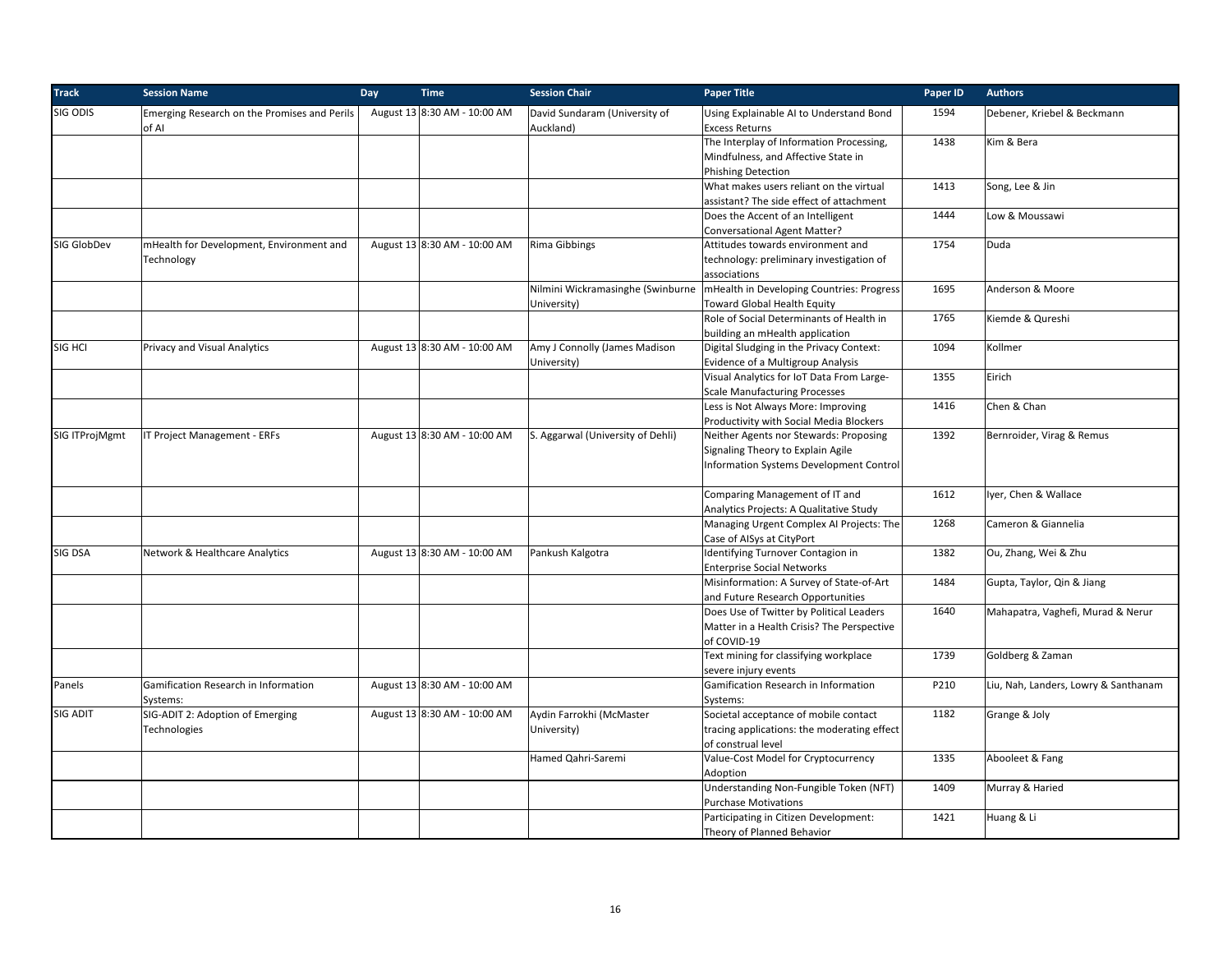| <b>Track</b> | <b>Session Name</b>                                                                | Day | <b>Time</b>                  | <b>Session Chair</b>                                        | <b>Paper Title</b>                                                                                                                                           | Paper ID | <b>Authors</b>                                     |
|--------------|------------------------------------------------------------------------------------|-----|------------------------------|-------------------------------------------------------------|--------------------------------------------------------------------------------------------------------------------------------------------------------------|----------|----------------------------------------------------|
| SIG Green    | Tourism, COVID and Green IS                                                        |     | August 13 8:30 AM - 10:00 AM | Jiyong Park (University of North<br>Carolina at Greensboro) | Sustainability and digital transformation in<br>the time of Covid-19 in France                                                                               | 1544     | Bououd & Ghrissi                                   |
|              |                                                                                    |     |                              |                                                             | Data-driven Initiatives of Destinations<br><b>Supporting Sustainable Tourism</b>                                                                             | 1606     | Hein, Weking, Krcmar, Baecker, Gehring<br>& Neubig |
|              |                                                                                    |     |                              |                                                             | <b>Bibliometric Analysis of Sustainability</b><br><b>Information Systems Research</b>                                                                        | 1623     | El-Rayes, Abraham & Dao                            |
| SIG ED       | <b>Emergent Research for Engaged Learning</b>                                      |     | August 13 8:30 AM - 10:00 AM |                                                             | Michelle Liu (Marymount University) Building the Workforce of Tomorrow:<br>Blockchain Curriculum in Higher Education                                         | 1320     | Vo, Plachkinova, Chapman & Smith                   |
|              |                                                                                    |     |                              |                                                             | A Systematic Review of the US Graduate<br>Programs in Business Analytics                                                                                     | 1292     | Sherman, Nosrati, Burns & Gao                      |
|              |                                                                                    |     |                              |                                                             | The Effectiveness of a Hybrid<br><b>Cybersecurity Summer Camp for Teachers</b>                                                                               | 1443     | Tian, Jin & Li                                     |
|              |                                                                                    |     |                              |                                                             | The Impact of Gamification on Students'<br>Learning Outcome and Career Interest in<br><b>Cybersecurity Education</b>                                         | 1579     | Zhong, Liu & Kim                                   |
| SIG Health   | SIG Health's Digital Healthcare Innovations                                        |     | August 13 8:30 AM - 10:00 AM | University)                                                 | Nilmini Wickramasinghe (Swinburne   Digital Transformation of the Healthcare<br>Supply Chain: A Clinical Safety Evaluation<br>Model                          | 1217     | Shrestha, Toleman, Lane & Smith                    |
|              |                                                                                    |     |                              |                                                             | Conceptualizing Information Quality in<br>Online Health Forums                                                                                               | 1609     | Bhagat, Aleroud, Jozani & Williams                 |
|              |                                                                                    |     |                              |                                                             | An empirical investigation of users'<br>willingness to disclose personal health<br>information in the context of wearable<br>fitness devices                 | 1151     | Kumar, Amin, Johnson & Prybutok                    |
|              |                                                                                    |     |                              |                                                             | Investigating User Satisfaction: An<br>Adaptation of IS Success Model for Short-<br>term Use                                                                 | 1766     | Tulu, Djamasbi & Zhang                             |
| SIG SI       | Emancipatory Information Systems: Using IS<br>to Help People Live Their Best Lives |     | August 13 8:30 AM - 10:00 AM | Jordana J George (Texas A&M<br>University)                  | "The Voices of the Subjugated" - A<br>Feminist Critique of Information Systems<br>Research                                                                   | 1574     | Curto-Millet, Lindman & Selander                   |
|              |                                                                                    |     |                              |                                                             | Is Blockchain Actually Any Good?                                                                                                                             | 1671     | Marcinkowski, Soja, da Cunha &                     |
|              |                                                                                    |     |                              |                                                             | From Hashtags to Movements: A Framing<br>Perspective of The Role of Social Media in<br>the Emergence and Development of<br><b>Impactful Social Movements</b> | 1698     | Mohammed & Nemati                                  |
|              |                                                                                    |     |                              |                                                             | Support Structures and Their Impacts on<br>Work Outcomes of Online Workers in<br><b>Developing Countries</b>                                                 | 1745     | Young & Zhu                                        |
| SIG DITE     | Digital Entrepreneurship                                                           |     | August 13 8:30 AM - 10:00 AM | of Finance & Management)                                    | Jürgen Moormann (Frankfurt School   PUMA - A Java Application for Pattern-<br>based Business Model Adaptation                                                | 1092     | Schlimbach, Christmann & Robra-<br><b>Bissantz</b> |
|              |                                                                                    |     |                              |                                                             | Entrepreneurial Support Systems in the<br>Digital Era: A Taxonomy of Digital<br><b>Company Builders</b>                                                      | 1365     | Hund, Beimborn & Mittermeier                       |
|              |                                                                                    |     |                              |                                                             | Theorizing Agency and Temporality in IT-<br><b>Enabled Competitive Actions</b>                                                                               | 1314     | Anand & Queiroz                                    |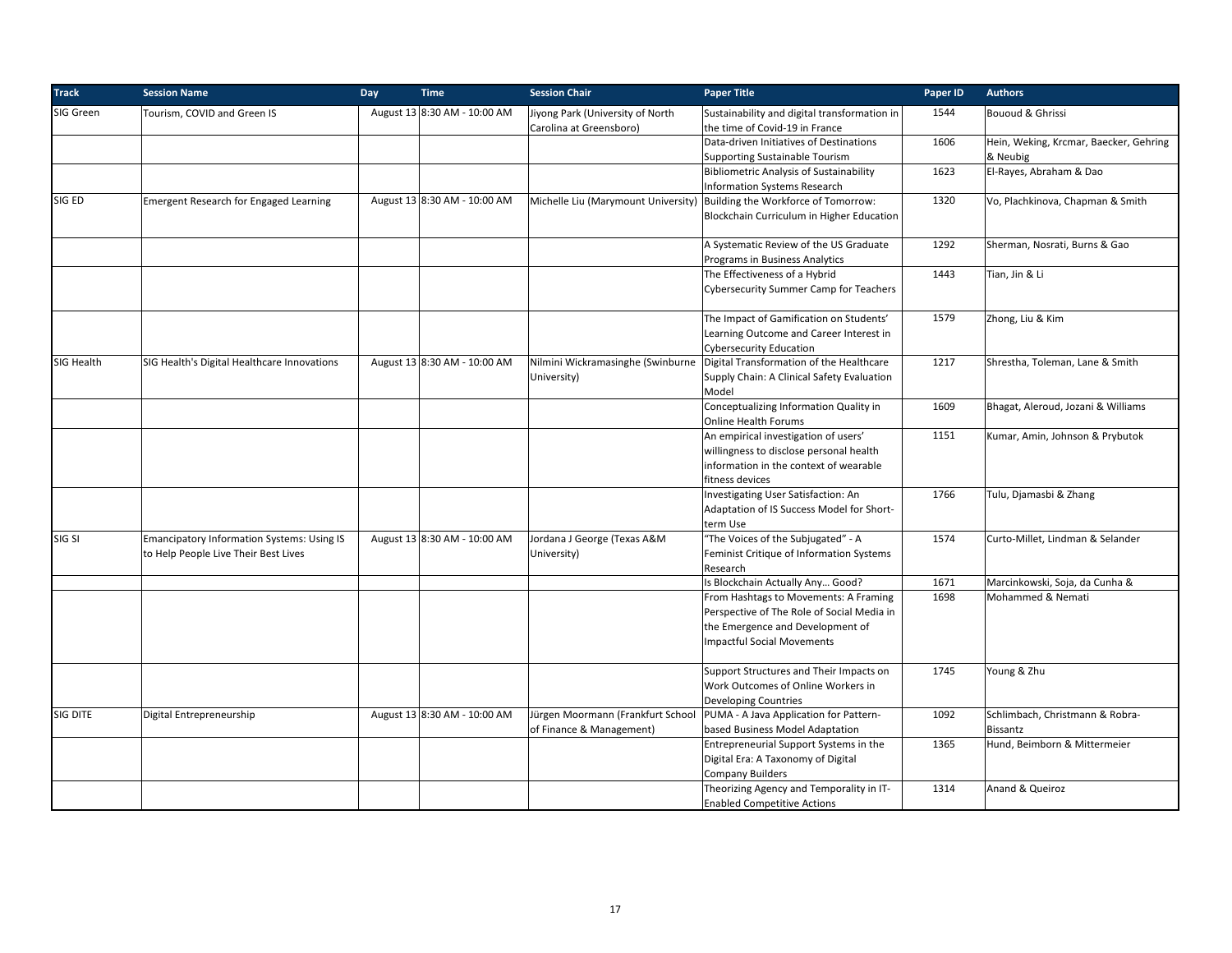| <b>Track</b> | <b>Session Name</b>                                                                                   | Day | <b>Time</b>                   | <b>Session Chair</b>                             | <b>Paper Title</b>                                                                                                                                                                         | Paper ID | <b>Authors</b>                    |
|--------------|-------------------------------------------------------------------------------------------------------|-----|-------------------------------|--------------------------------------------------|--------------------------------------------------------------------------------------------------------------------------------------------------------------------------------------------|----------|-----------------------------------|
| SIG SEC      | Organizational Cybersecurity                                                                          |     | August 13 8:30 AM - 10:00 AM  | Andrew Bowman (Oklahoma State<br>University)     | Reconceptualizing Knowledge Based<br>Authentication for Augmented and Virtual<br><b>Reality Contexts</b>                                                                                   | 1280     | El-Gayar & kreider                |
|              |                                                                                                       |     |                               |                                                  | Understanding the Cyber Safety Impacts of<br>Digital Transformation on Vulnerable<br><b>Businesses and Populations</b>                                                                     | 1705     | Bulgurcu                          |
|              |                                                                                                       |     |                               |                                                  | Exploring the Characteristics and Needs of<br>the Chief Privacy Officer in Organizations                                                                                                   | 1483     | French & Fehr III                 |
|              |                                                                                                       |     |                               |                                                  | How does organizational justice work<br>across national culture? Effects of<br>procedural and distributive justice on<br>information security policy compliance<br>across national culture | 1734     | Alam & Xiao                       |
| CORE         | Cognitive Research in Information Systems                                                             |     | August 13 8:30 AM - 10:00 AM  | Sam Zaza (Middle Tennessee State<br>University)  | Swaying Individuals' Privacy Concerns<br>Through Amplifying vs. Diminishing<br>Counter Arguments: An Awareness-<br>Motivation-Capability Perspective                                       | 1068     | Rieger & Wang                     |
|              |                                                                                                       |     |                               |                                                  | What are the critical value attributes<br>sought by software users?                                                                                                                        | 1327     | kakar & Kakar                     |
|              |                                                                                                       |     |                               |                                                  | Can (A)I do this for you? - Exploring the<br>Impact of Psychological Distance and Al-<br>Attitude on Task Delegation                                                                       | 1436     | Greve, Braun, Diesterhöft & Kolbe |
| SIG Phil     | Digital transformation: socio-economic<br>approaches to management and socio-<br>technical philosophy |     | August 13 8:30 AM - 10:00 AM  | Devinder Thapa (Agder University)                | Socio-technical Philosophy and Socio-<br>Economic Theory in Digital<br>Transformation: A Case Study of Cross-<br>department Communication related to<br>Ambidexterity                      | 1372     | Zhang                             |
|              |                                                                                                       |     |                               |                                                  | Digital Transformation and Factors of<br><b>Dysfunctions</b>                                                                                                                               | 1513     | Hayashi                           |
|              |                                                                                                       |     |                               |                                                  | For a Socio-Economic Perspective on<br>digital Transformation Organizational<br>Dysfunctions A Case study in China                                                                         | 1350     | Bai & Huang                       |
| SIG ODIS     | Ethical Issues in AI - Sociotechnical Themes                                                          |     | August 13 11:00 AM - 12:30 PM | Aycan Aslan (Chair of Information<br>Management) | Let's Do Our Bit: How Information Systems<br>Research Can Contribute to Ethical<br>Artificial Intelligence                                                                                 | 1684     | Lembcke, Aslan & Greve            |
|              |                                                                                                       |     |                               |                                                  | Reward-based Crowdfunding Success<br>Prediction with Multimodal Data                                                                                                                       | 1175     | Zhao, Bao & Liu                   |
|              |                                                                                                       |     |                               |                                                  | A Personalized Harmful Information<br>Detection System Based on User Portraits                                                                                                             | 1521     | Sundaram, Peko, Chan & Li         |
| SIG GlobDev  | Blockchain, Crowdfunding and Mobile Money<br>Services                                                 |     | August 13 11:00 AM - 12:30 PM | Paulo Rupino da Cunha (University<br>of Coimbra) | A Systematic Mapping of the Emergence<br>of Blockchain and Business Applications: A<br>Literature Review                                                                                   | 1633     | George & Paghadal                 |
|              |                                                                                                       |     |                               |                                                  | A Shift Towards Remote Education and<br>Work at a University: A Preliminary Case<br>Study                                                                                                  | 1539     | Madej & Stal                      |
|              |                                                                                                       |     |                               |                                                  | Examining the Effect of Security Behavior<br>on the Continuance Use of Mobile Money<br>Services in Ghana: A protection<br><b>Motivation Perspective</b>                                    | 1414     | Alhassan, Seini, Adam & NOUTERAH  |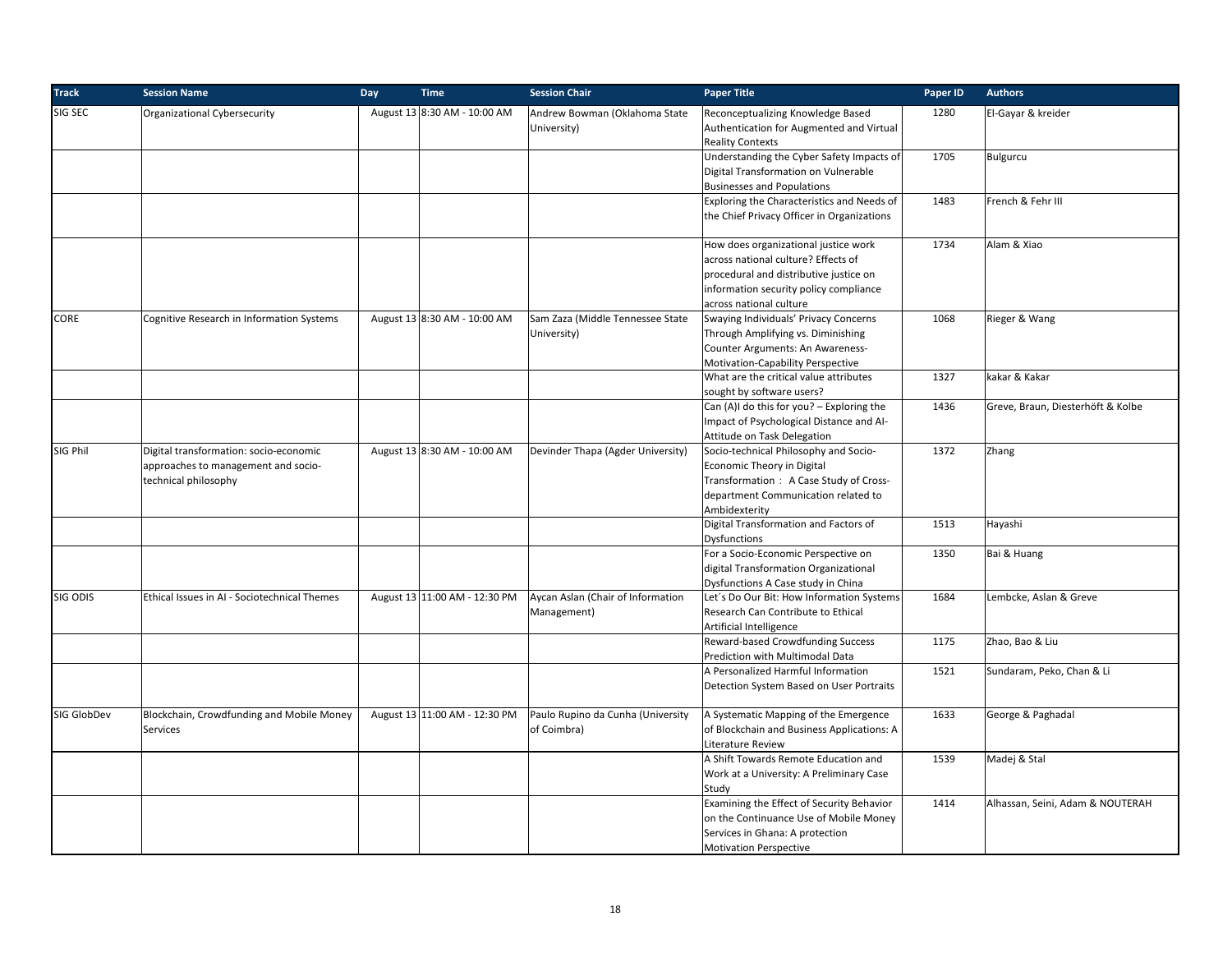| <b>Track</b>   | <b>Session Name</b>                                | Day | <b>Time</b>                   | <b>Session Chair</b>                                 | <b>Paper Title</b>                                                                                                                                    | Paper ID | <b>Authors</b>                                                 |
|----------------|----------------------------------------------------|-----|-------------------------------|------------------------------------------------------|-------------------------------------------------------------------------------------------------------------------------------------------------------|----------|----------------------------------------------------------------|
|                |                                                    |     |                               |                                                      | THE EFFECTS OF TRUST AND<br>REGULATIONS ON MOBILE MONEY FRAUD<br>AND ITS INFLUENCE ON ECONOMIC                                                        | 1608     | Adam, Alhassan & Bukari                                        |
| SIG HCI        | Virtuality and Presence Research                   |     | August 13 11:00 AM - 12:30 PM | Aydin Farrokhi (McMaster<br>University)              | DEVELOPMENT.<br>Being There: Spatial Presence in<br><b>Immersive Environments</b>                                                                     | 1033     | Marakas, Aguirre-Urreta, Durneva & Ma                          |
|                |                                                    |     |                               |                                                      | Why Do We Turn to Virtual Companions?<br>A Text Mining Analysis of Replika Reviews                                                                    | 1288     | Siemon, Meyer, Strohmann, Khosrawi-<br>Rad, Elshan & de Vreede |
|                |                                                    |     |                               |                                                      | Promoting Customers' Augmented Reality<br>Immersion in Restaurants                                                                                    | 1136     | Chen, Lin, Huang & Wang                                        |
| SIG ITProjMgmt | Agile Project Management                           |     | August 13 11:00 AM - 12:30 PM | Alanah Mitchell (Drake University)                   | Toward a Metric Catalog for Large-Scale<br>Agile Development                                                                                          | 1568     | Tobisch, Matthes, Philipp & Menzel                             |
|                |                                                    |     |                               |                                                      | Challenges and Success Factors for Metrics<br>in Large-Scale Agile Development                                                                        | 1569     | Tobisch, Matthes & Philipp                                     |
|                |                                                    |     |                               |                                                      | Closing the Implementation Gap of Digital<br>Twins                                                                                                    | 1176     | Dinter, Wache, Hübner & Hönigsberg                             |
| SIG DSA        | Research Challenges in Analytics Research          |     | August 13 11:00 AM - 12:30 PM | Damion R Mitchell (Dakota State<br>University)       | Privacy and Security Concerns Associated<br>with mHealth Technologies: A<br>Computational Social Science Approach                                     | 1245     | El-Gayar & Mitchell                                            |
|                |                                                    |     |                               |                                                      | A Semi-automatic Indexing Pipeline for<br>Medical Document Retrieval in Resource-<br>constrained Settings                                             | 1339     | Li, Avgil, Yang & Davison                                      |
|                |                                                    |     |                               |                                                      | Fake News Detection on Social Media: A<br>Word Embedding-Based Approach                                                                               | 1398     | Tang, Al-Ramahi & Sahin                                        |
| Panels         | Decision Making with Realtime Data                 |     | August 13 11:00 AM - 12:30 PM |                                                      | Decision Making with Realtime Data                                                                                                                    | P294     | Subramani                                                      |
| SIG ADIT       | SIG-ADIT 6: Adoption of IoT and AR<br>Technologies |     | August 13 11:00 AM - 12:30 PM |                                                      | Tim Kollmer (University of Innsbruck)   IoT adoption in agriculture: a systematic<br>review                                                           | 1118     | Bulut & Wu                                                     |
|                |                                                    |     |                               | Hamed Qahri-Saremi                                   | Adoption of Smart Home Speakers: Study<br>of User Acceptance Factors                                                                                  | 1746     | Filippova-Karlusch & Summer                                    |
|                |                                                    |     |                               |                                                      | Dividing Complexity to Conquer New<br>Dimensions - Towards a Framework for<br>Designing Augmented Reality Solutions                                   | 1662     | Bräker & Semmann                                               |
| SCUIDT         | IT-Enabled Capabilities & Digitization             |     | August 13 11:00 AM - 12:30 PM | Mariana Andrade                                      | Size Matters for Cloud Capability and<br>Performance                                                                                                  | 1644     | Kathuria & Jha                                                 |
|                |                                                    |     |                               | Christian Leyh                                       | How can Data Analytics Results be<br>Exploited in the Early Phase of Product<br>Development? 13 Design Principles for<br>Data-Driven Product Planning | 1635     | Koldewey, Meyer, Dumitrescu & Fichtler                         |
|                |                                                    |     |                               |                                                      | Exploring the Relevance and Maturity of<br>Digital Supply Chain Transformations in<br>Academia and Practice                                           | 1226     | Hellingrath, Hellweg & Wesendrup                               |
| SIG ED         | IS Curriculum and Industry Allignment              |     | August 13 11:00 AM - 12:30 PM | Miloslava Plachkinova (Kennesaw<br>State University) | Aligning Business Analytics Programs with<br>Industry Required Knowledge, Skills and<br>Abilities                                                     | 1735     | Hartzel, Menk & Ozturk                                         |
|                |                                                    |     |                               |                                                      | In Search of the Optimal CRM Curriculum:<br>A Skills Framework for the Salesforce<br><b>Administrator Role</b>                                        | 1113     | Kinnett & Steinbach                                            |
|                |                                                    |     |                               |                                                      | Effects of Simulation Games on IS<br>students' Work-readiness: Instructors'<br>Perspectives                                                           | 1537     | Gorris-Hunter, Stranieri, Chadhar & Faisal                     |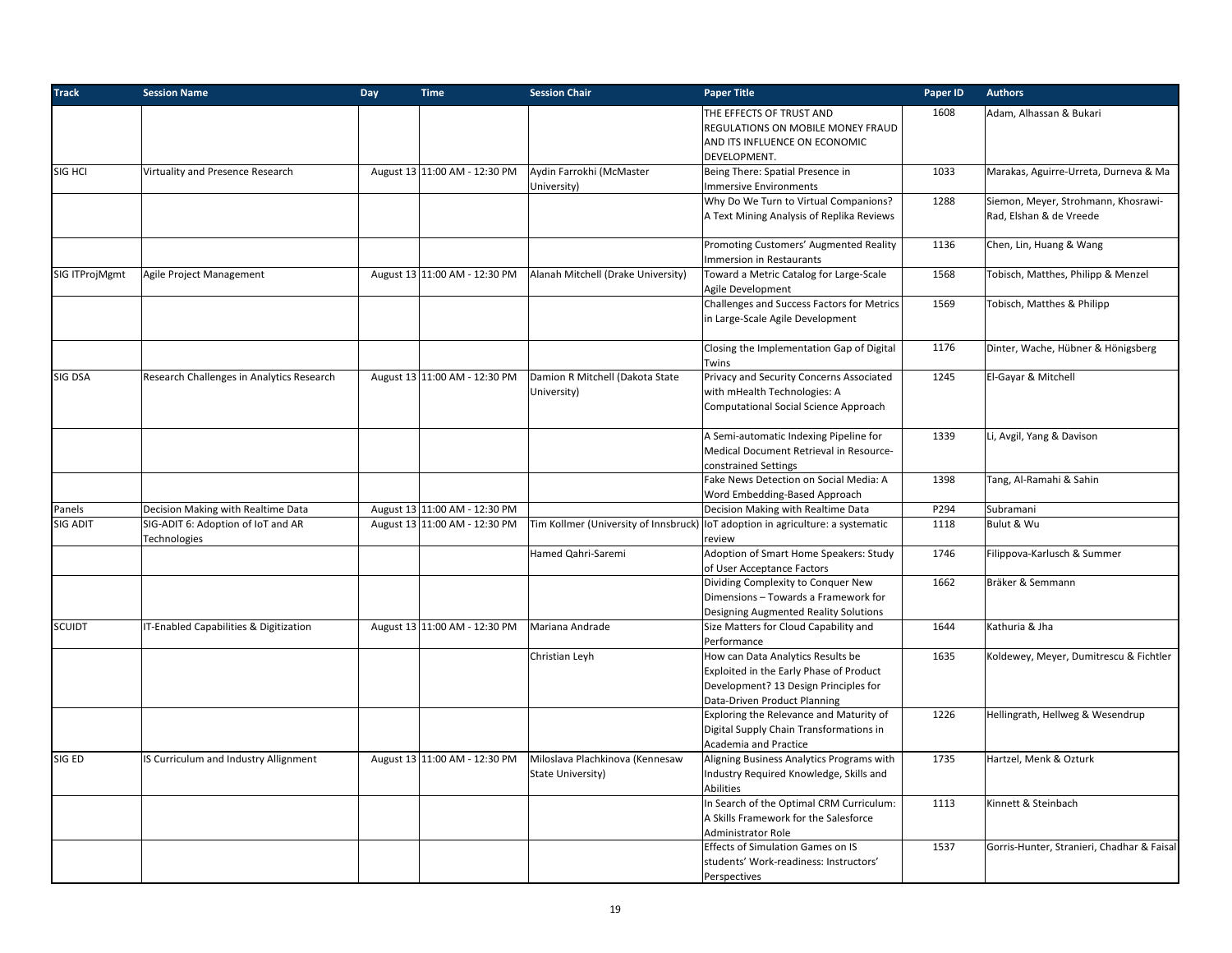| <b>Track</b> | <b>Session Name</b>                                       | Day | <b>Time</b>                   | <b>Session Chair</b>                                  | <b>Paper Title</b>                                                                                                                                 | Paper ID | <b>Authors</b>                          |
|--------------|-----------------------------------------------------------|-----|-------------------------------|-------------------------------------------------------|----------------------------------------------------------------------------------------------------------------------------------------------------|----------|-----------------------------------------|
| SIG Health   | SIG Health's Mobile Health Solutions                      |     | August 13 11:00 AM - 12:30 PM | Nilmini Wickramasinghe (Swinburne<br>University)      | How is Your Mood Today? - A Taxonomy-<br>based Analysis of Apps for Depression                                                                     | 1194     | Breitner, Koenig, Mueller & Werth       |
|              |                                                           |     |                               |                                                       | Patient Consent for Health Information<br>Exchange: Blockchain-driven Innovation                                                                   | 1272     | Carvalho, Anderson & Merhout            |
|              |                                                           |     |                               |                                                       | Clarifying the Relationship Between<br>Fitness Apps' Affordances and Features                                                                      | 1324     | Hall-Phillips, Tulu, Alshawmar & Wilson |
| Social       | The Influence of Social Media                             |     | August 13 11:00 AM - 12:30 PM | Qin Weng (University of Arkansas)                     | Deception and Extortion: Effects of<br><b>Impersonation Through Parody Social</b><br>Media Accounts                                                | 1737     | Barnor                                  |
|              |                                                           |     |                               |                                                       | Why Not Let Users Speak with Photos? An<br>Experiment Investigating the Mechanism<br>of Multimodal Reviews (Text & Image) on<br>Purchase Intention | 1253     | Paul, Scheibe & Ko                      |
|              |                                                           |     |                               |                                                       | Trust as the Primarily Factor of the Three-<br>Component-Model of Source Credibility of<br>a Beauty Influencer on YouTube                          | 1611     | Schueller                               |
| SIG Meta     | MetaResearch on Emerging Technology                       |     | August 13 11:00 AM - 12:30 PM | Juan A Chavarria (Emporia State<br>University)        | What does Native Theorizing and Native<br>Products of Theorizing in Information<br>Systems Look Like?                                              | 1641     | Hassan                                  |
|              |                                                           |     |                               |                                                       | Artificial Intelligence in Human Resources<br>Management: A Scoping Review                                                                         | 1293     | Sadreddin, Gelinas & Vahidov            |
|              |                                                           |     |                               |                                                       | The Use of Text Analytics to Investigate<br>Concepts in Intra- and Inter-disciplinary<br>Software Piracy Research                                  | 1702     | Andoh-Baidoo, Hughes & Chavarria        |
| SIG SEC      | <b>Cybersecurity for Business Processes</b>               |     | August 13 11:00 AM - 12:30 PM | Andrew Bowman (Oklahoma State<br>University)          | Professional Environment Matters-<br>National Characteristics of Information<br>Security Overconfidence                                            | 1313     | Ranft                                   |
|              |                                                           |     |                               |                                                       | Self-endorsed Cybersecurity Capability<br><b>Improvement for SMEs</b>                                                                              | 1712     | Shojaifar & Fricker                     |
|              |                                                           |     |                               |                                                       | The Role of Cybersecurity Risk Disclosures<br>in Influencing Stakeholder Intentions and<br>the Moderating Role of Privacy Concern                  | 1240     | Axelton & Bansal                        |
|              |                                                           |     |                               |                                                       | INFORMATION SECURITY RISK AND<br><b>BOUNDARY CHANGING BEHAVIOR</b>                                                                                 | 1625     | Pataci & Ravichandran                   |
| SIG Phil     | Digital transformation and organizational<br>dysfunctions |     | August 13 11:00 AM - 12:30 PM | Nik Rushdi Hassan (University of<br>Minnesota Duluth) | PHILOSOPHY OF IS: FROM A SOCIO-<br>TECHNICAL TO A SOCIO-ECONOMIC<br>THEORY OF DIGITAL TRANSFORMATION?                                              | 1467     | Kong, Korotkova, pan, Qi & Khalil       |
|              |                                                           |     |                               |                                                       | Supportive Relationships, Commitment,<br>and Turnover in Platform Work: A<br>Platform Ecosystem Perspective                                        | 1154     | Ihl                                     |
|              |                                                           |     |                               |                                                       | Transitioning from Use to Effective Use of<br>Digital Innovation Platforms for<br>Development: An Evergreen Discussion                             | 1036     | Kuika Watat                             |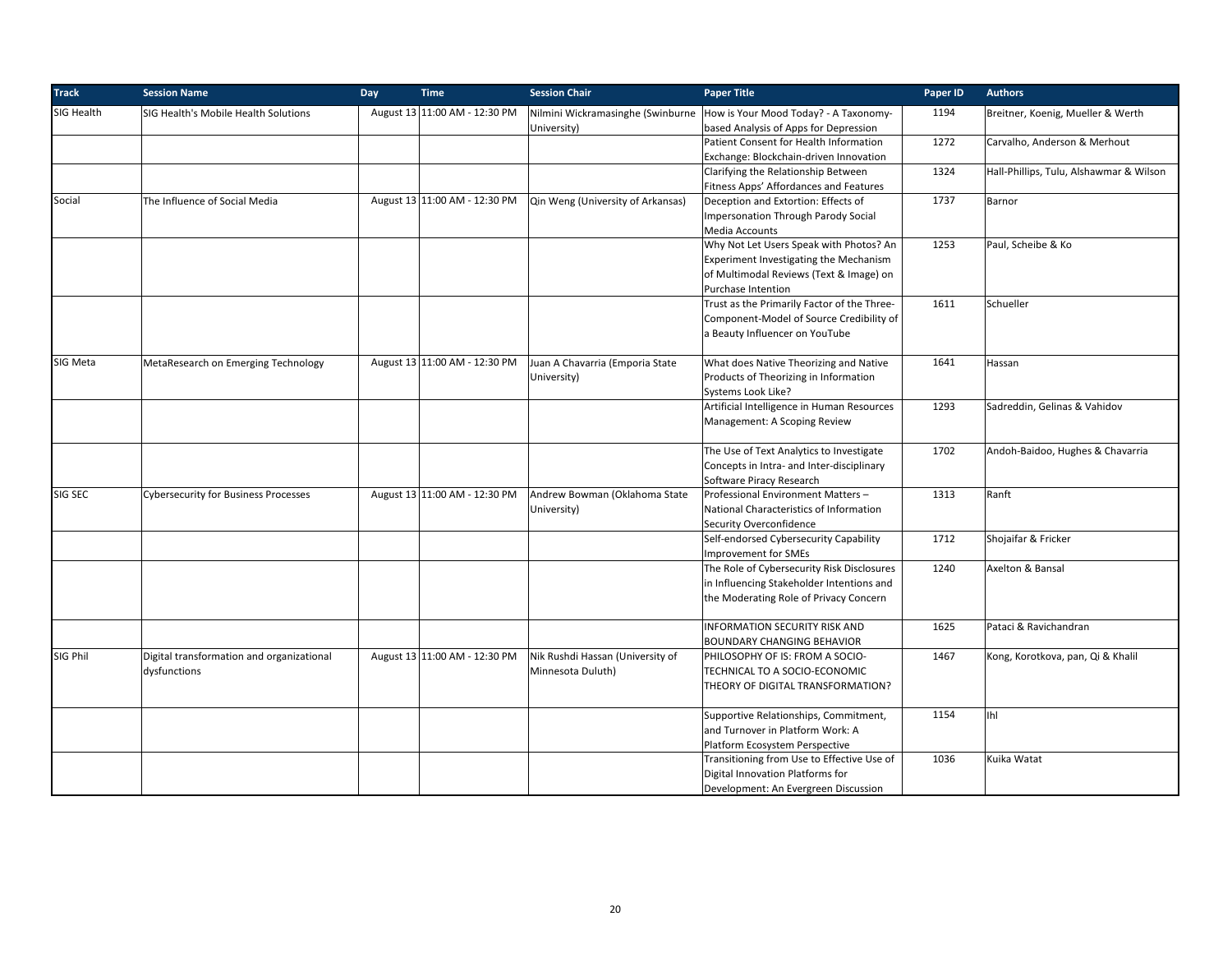| <b>Track</b> | <b>Session Name</b>                            | Day | <b>Time</b>                 | <b>Session Chair</b>              | <b>Paper Title</b>                                                                                                                                                                                                                                              | Paper ID     | <b>Authors</b>                          |
|--------------|------------------------------------------------|-----|-----------------------------|-----------------------------------|-----------------------------------------------------------------------------------------------------------------------------------------------------------------------------------------------------------------------------------------------------------------|--------------|-----------------------------------------|
| General      | <b>Emotions and Addiction</b>                  |     | August 13 2:00 PM - 3:30 PM |                                   | <b>Emotions in Service Interactions</b>                                                                                                                                                                                                                         | 1429         | Siemon, Meyer & Robra-Bissantz          |
|              |                                                |     |                             |                                   | A Rollercoaster of Emotions - A Semantic                                                                                                                                                                                                                        | 1073         | Kundisch, Seutter & Grieger             |
|              |                                                |     |                             |                                   | Analysis of Fundraising Campaigns over                                                                                                                                                                                                                          |              |                                         |
|              |                                                |     |                             |                                   | the Course of the Covid-19 Pandemic                                                                                                                                                                                                                             |              |                                         |
|              |                                                |     |                             |                                   |                                                                                                                                                                                                                                                                 |              |                                         |
|              |                                                |     |                             |                                   | Understanding the Nature of Online News                                                                                                                                                                                                                         | 1586         | Gerhart, Torres & Hamilton              |
|              |                                                |     |                             |                                   | Addiction                                                                                                                                                                                                                                                       |              |                                         |
| <b>VCC</b>   | Collaboration and Competition in Platform      |     | August 13 2:00 PM - 3:30 PM | Tom Meservy (Brigham Young        | Investigating the Influence of Crypto                                                                                                                                                                                                                           | 1312         | Luo                                     |
|              | Ecosystems                                     |     |                             | University)                       | Development Ecosystem on Market                                                                                                                                                                                                                                 |              |                                         |
|              |                                                |     |                             |                                   | Performance                                                                                                                                                                                                                                                     |              |                                         |
|              |                                                |     |                             |                                   | Platform Owners' Selective Entry into                                                                                                                                                                                                                           | 1371         | Chong, ZHENG, Pu & Chen                 |
|              |                                                |     |                             |                                   | Complementary Markets: Balancing                                                                                                                                                                                                                                |              |                                         |
|              |                                                |     |                             |                                   | Multiple Value Capture Sources                                                                                                                                                                                                                                  |              |                                         |
|              |                                                |     |                             |                                   | Social Value Orientation among                                                                                                                                                                                                                                  | 1451         | Deokar, Karhade, Tripathi & Li          |
|              |                                                |     |                             |                                   | Freelancers                                                                                                                                                                                                                                                     |              |                                         |
|              |                                                |     |                             |                                   | Coopetition in Entertainment Live                                                                                                                                                                                                                               | 1557         | Chong, Song, Song, Fu & Cai             |
|              |                                                |     |                             |                                   | Streaming: A Research Agenda                                                                                                                                                                                                                                    |              |                                         |
| SIG HCI      | <b>HCI and Consumer Behavior</b>               |     | August 13 2:00 PM - 3:30 PM | Yusi Ma (Florida International    | Human versus AI? Investigating the                                                                                                                                                                                                                              | 1172         | Wang                                    |
|              |                                                |     |                             | University)                       | Heterogeneous Effects of Live Streaming E-                                                                                                                                                                                                                      |              |                                         |
|              |                                                |     |                             |                                   | commerce                                                                                                                                                                                                                                                        |              |                                         |
|              |                                                |     |                             |                                   | Trust and Distrust Network in Group                                                                                                                                                                                                                             | 1347         | Ge                                      |
|              |                                                |     |                             |                                   | Deception: An Exploratory study                                                                                                                                                                                                                                 |              |                                         |
|              |                                                |     |                             |                                   | Why Did You Buy It? A Text Mining                                                                                                                                                                                                                               | 1757         | Nguyen & Sheffler                       |
|              |                                                |     |                             |                                   | Approach to Understanding Purchasing                                                                                                                                                                                                                            |              |                                         |
|              |                                                |     |                             |                                   | Goals and Review Behaviors                                                                                                                                                                                                                                      |              |                                         |
| SIG LEAD     | IT professionals and Leadership in the digital |     | August 13 2:00 PM - 3:30 PM | Stéphane Gagnon (Université du    | "Just Google Translate It!" ICT Use of                                                                                                                                                                                                                          | 1374         | Cordeiro & Berbyuk Lindström            |
|              | world                                          |     |                             | Québec en Outaouais)              | Migrant IT professionals for Mitigating                                                                                                                                                                                                                         |              |                                         |
|              |                                                |     |                             |                                   | Workplace Integration Challenges                                                                                                                                                                                                                                |              |                                         |
|              |                                                |     |                             |                                   | Digital Project Leadership and Talent                                                                                                                                                                                                                           | 1763         | Gagnon                                  |
|              |                                                |     |                             |                                   | Management in the As-Practice                                                                                                                                                                                                                                   |              |                                         |
|              |                                                |     |                             |                                   | Perspective                                                                                                                                                                                                                                                     |              |                                         |
|              |                                                |     |                             |                                   | <b>GLOBOIDS for a Seamless Cross Border</b>                                                                                                                                                                                                                     | 1762         | Sundaram, Peko, Chan & Mutreja          |
|              |                                                |     |                             |                                   | <b>Mobility Experience</b>                                                                                                                                                                                                                                      |              |                                         |
| SIG DSA      | Smart Tourism & Research through Analytics     |     | August 13 2:00 PM - 3:30 PM | Ace Vo (Loyola Marymount          | Characteristics of Great Workplaces: A                                                                                                                                                                                                                          | 1317         | Bayrak                                  |
|              |                                                |     |                             | University)                       | <b>Text Mining Approach</b>                                                                                                                                                                                                                                     |              |                                         |
|              |                                                |     |                             |                                   | Analyzing Controversial Topics within                                                                                                                                                                                                                           | 1673         | Gupta, Short, Taylor & Qin              |
|              |                                                |     |                             |                                   | Facebook                                                                                                                                                                                                                                                        |              |                                         |
|              |                                                |     |                             |                                   | Investigating the Cultural Impacts on                                                                                                                                                                                                                           | 1307         | Huo, Fan, Fan, Lin & Yang               |
|              |                                                |     |                             |                                   | Tourists' Dining Experience                                                                                                                                                                                                                                     |              |                                         |
|              |                                                |     |                             |                                   | An Exploratory Study of Airbnb Customer                                                                                                                                                                                                                         | 1715         | Iyer, Dissanayake, Malik & Xiong        |
|              |                                                |     |                             |                                   | Reviews and Impact of COVID - 19                                                                                                                                                                                                                                |              |                                         |
|              |                                                |     |                             |                                   |                                                                                                                                                                                                                                                                 |              |                                         |
| SIG ADIT     | SIG-ADIT 3: Habitual and Mindful IT Use        |     | August 13 2:00 PM - 3:30 PM | Reza Vaezi (Kennesaw State        | Reflectiveness: The Missing Link between                                                                                                                                                                                                                        | 1303         | Abhari, Klase & Connors                 |
|              |                                                |     |                             |                                   |                                                                                                                                                                                                                                                                 |              |                                         |
|              |                                                |     |                             |                                   |                                                                                                                                                                                                                                                                 |              |                                         |
|              |                                                |     |                             |                                   |                                                                                                                                                                                                                                                                 |              |                                         |
|              |                                                |     |                             |                                   |                                                                                                                                                                                                                                                                 |              |                                         |
|              |                                                |     |                             |                                   |                                                                                                                                                                                                                                                                 |              |                                         |
|              |                                                |     |                             |                                   |                                                                                                                                                                                                                                                                 |              |                                         |
|              |                                                |     |                             |                                   |                                                                                                                                                                                                                                                                 |              |                                         |
|              |                                                |     |                             | University)<br>Hamed Qahri-Saremi | Digital Mindfulness and Mindful Use of<br>Digital Technology<br>Breaking Out of the Social Media Prison:<br>Identifying Strategies to Disrupt the IT-<br>Mediated State-Tracking Habit<br>Choice or Compulsion? - A Typology of<br>Self-Reported Smartphone Use | 1330<br>1629 | Weinert & Schreyer<br>Eichner & Lingnau |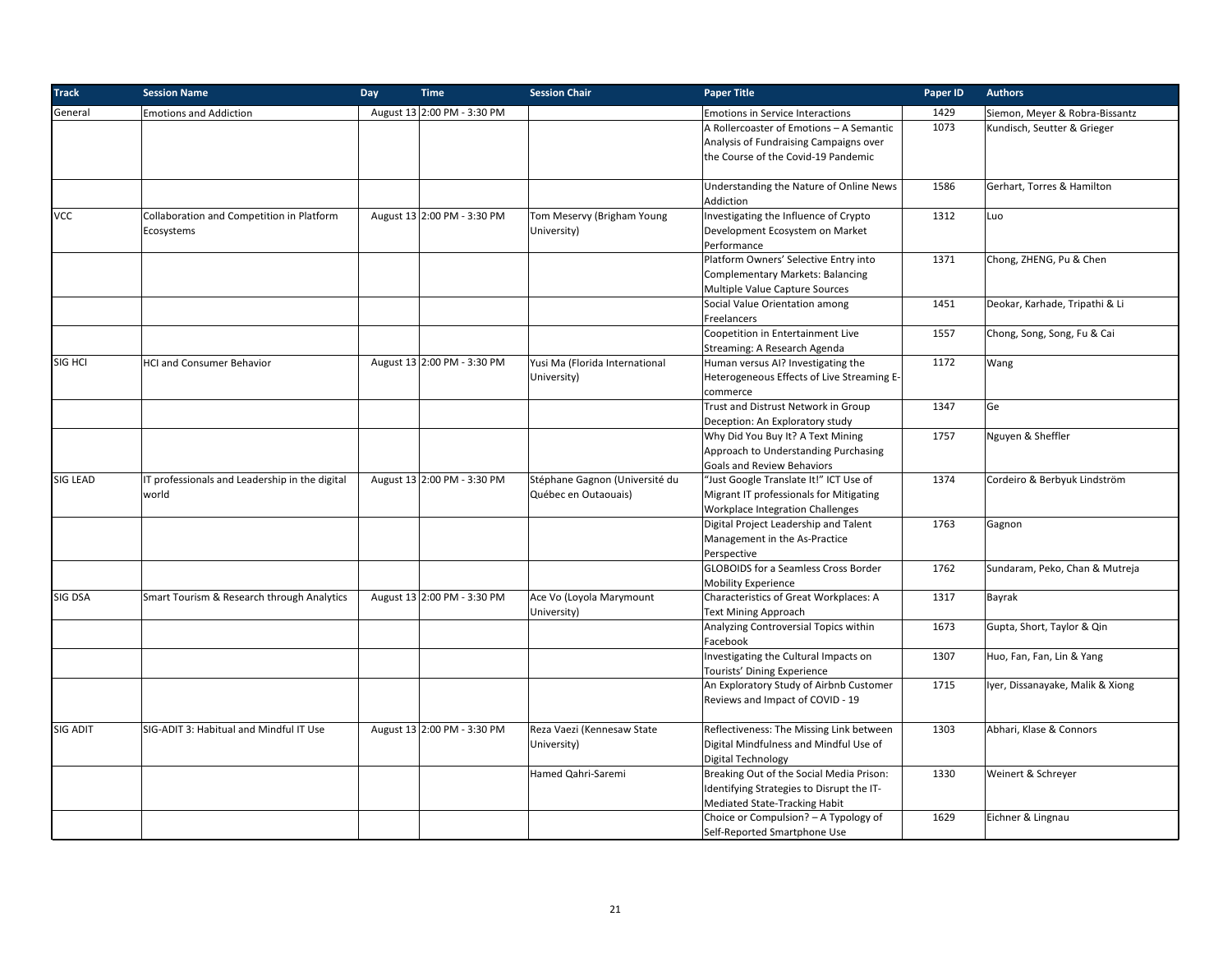| <b>Track</b>  | <b>Session Name</b>                                | Day | <b>Time</b>                 | <b>Session Chair</b>                                                                 | <b>Paper Title</b>                                                                                                                                   | Paper ID | <b>Authors</b>                                |
|---------------|----------------------------------------------------|-----|-----------------------------|--------------------------------------------------------------------------------------|------------------------------------------------------------------------------------------------------------------------------------------------------|----------|-----------------------------------------------|
| <b>SCUIDT</b> | Impact of IT for Competitive Advantage             |     | August 13 2:00 PM - 3:30 PM | Parisa Aasi (Stockholm University)                                                   | CEO's Communication Styles and their<br><b>Effect on Organizational Performance</b>                                                                  | 1672     | Bojja, Liu, Shan & Wang                       |
|               |                                                    |     |                             | Jiban Khuntia                                                                        | Play Your Cards Right: Utilizing Differential<br>Privacy as a Competitive Advantage                                                                  | 1388     | Aslan, Braun & Diesterhöft                    |
|               |                                                    |     |                             |                                                                                      | An Empirical Examination of Technology<br>and Security Services in Sharing Economy                                                                   | 1679     | Ahmed & Akar                                  |
| SIG ED        | IS Education and Artificial Intelligence           |     | August 13 2:00 PM - 3:30 PM | Mousumi Munmun (Metropolitan<br>State University)                                    | Are AI Opportunities Discovered or<br>Created? Investigating Data Resourcing<br>Using a No-code AI Platform in an<br><b>Educational Context</b>      | 1209     | Holmström & Sundberg                          |
|               |                                                    |     |                             |                                                                                      | Trust, but Verify! - An Empirical<br>Investigation of Students' Initial Trust in Al-<br><b>Based Essay Scoring</b>                                   | 1228     | Schumann, Hartmann & Hobert                   |
| SIG Health    | SIG Health's Virtual Health Related<br>Communities |     | August 13 2:00 PM - 3:30 PM | Raj Sharman (University at Buffalo,<br>SUNY)                                         | Exploring Information Flow on Twitter:<br>Social Network Analysis on Gender-<br>Specific Medicine                                                    | 1548     | Batzel & Baum                                 |
|               |                                                    |     |                             |                                                                                      | Professional Peer Support in Online Health                                                                                                           | 1759     | Sabzehzar, Mousavi & Raghu                    |
|               |                                                    |     |                             |                                                                                      | Communities<br>Investigating the Role of Cultural Factors                                                                                            | 1344     | Srite & Rasouli Dezfouli                      |
|               |                                                    |     |                             |                                                                                      | in Developing Smartphone Addiction                                                                                                                   |          |                                               |
| Social        | Dark Side of Social Media                          |     | August 13 2:00 PM - 3:30 PM | Wendy Wang (Trident University<br>International)                                     | Vulnerable Groups Online: Understanding<br>Engagement with Facebook, Instagram                                                                       | 1477     | Peiris, Sundaram, Janczewski & Kishore        |
|               |                                                    |     |                             |                                                                                      | and Snapchat<br>A Computational Framework for Analyzing<br>Social Behavior in Online Connective<br>Action: A COVID-19 Lockdown Protest<br>Case Study | 1598     | Spann & Agarwal                               |
|               |                                                    |     |                             |                                                                                      | Online content moderation and the<br>challenge of conceptualizing cyberbullying                                                                      | 1654     | Khoury, Mellouli & Trabelsi                   |
| SIG Meta      | MetaResearch on Trust, Governance and ISS          |     | August 13 2:00 PM - 3:30 PM | Polina Durneva (Florida International How Does Information Technology<br>University) | Governance Impact Organizational<br>Performance: A MetaSEM Study                                                                                     | 1601     | Mohammed, Palvia, Walls & Daneshvar<br>Kakhki |
|               |                                                    |     |                             |                                                                                      | A Decade in Review: Aligning Information<br>Systems Security (ISS) with the NICE<br>framework                                                        | 1305     | kreider & El-Gayar                            |
| SIG SEC       | <b>Information Privacy 2</b>                       |     | August 13 2:00 PM - 3:30 PM | Forough Shadbad                                                                      | Examining the Role of Privacy Policy on<br>Host Information Disclosure on<br><b>Accommodation Sharing Platforms</b>                                  | 1732     | Liang, HU & Zhang                             |
|               |                                                    |     |                             |                                                                                      | The collective information privacy on<br>social networking sites                                                                                     | 1742     | Kim & Memarian Esfahani                       |
|               |                                                    |     |                             |                                                                                      | Too Close to Home: The Drivers of                                                                                                                    | 1473     | Saghafi, Cavusoglu, Wiercinska & Al-          |
|               |                                                    |     |                             |                                                                                      | Perceived Risk of Home Automation                                                                                                                    |          | Natour                                        |
|               |                                                    |     |                             |                                                                                      | The impact of privacy concern regarding<br>online behavioral advertising in the<br>context of social networking sites                                | 1239     | Kumar, Amin & Johnson                         |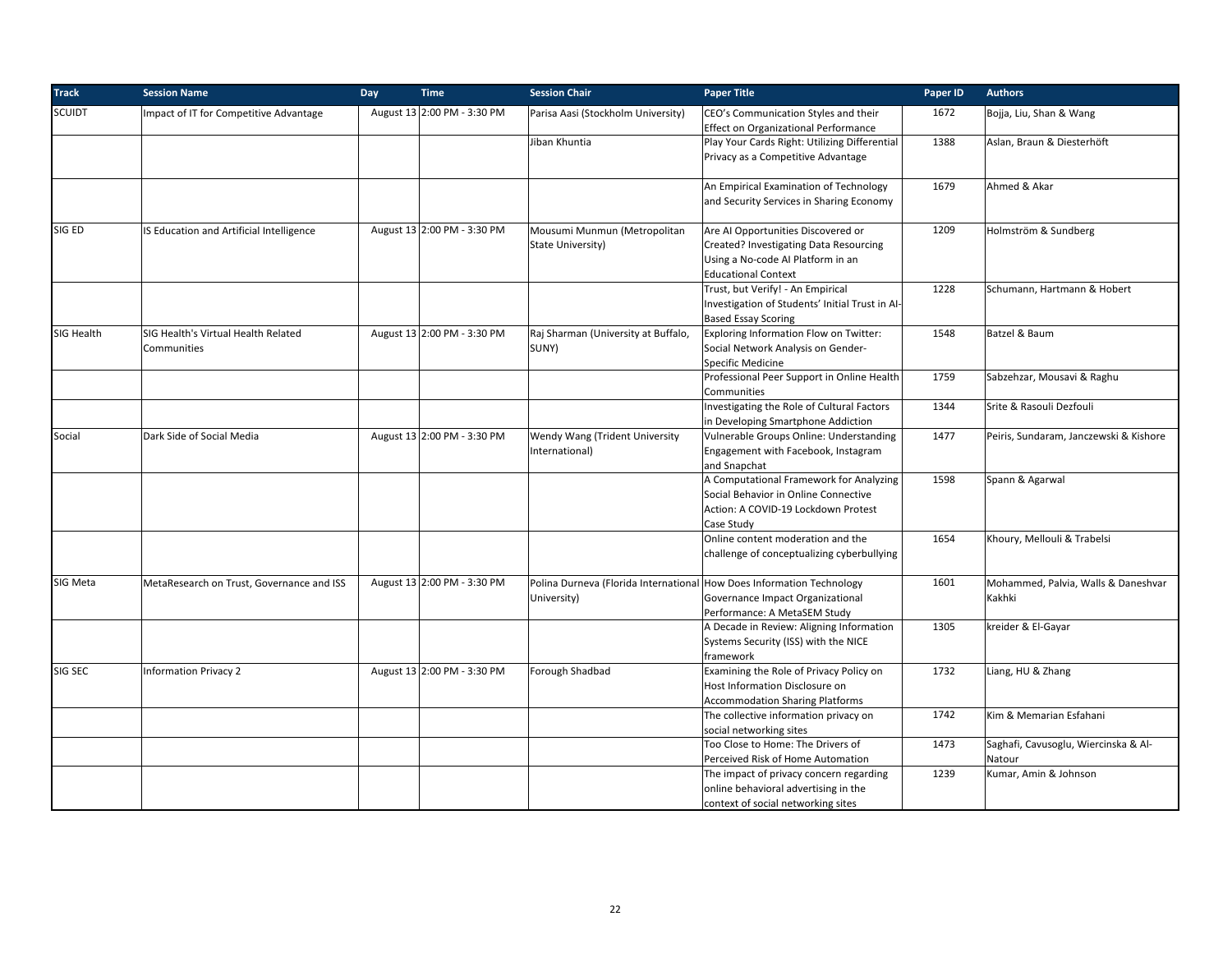| <b>Track</b>    | <b>Session Name</b>                                                                             | Day | <b>Time</b>                 | <b>Session Chair</b>                                                                              | <b>Paper Title</b>                                                                                                              | Paper ID | <b>Authors</b>                                   |
|-----------------|-------------------------------------------------------------------------------------------------|-----|-----------------------------|---------------------------------------------------------------------------------------------------|---------------------------------------------------------------------------------------------------------------------------------|----------|--------------------------------------------------|
| Symposia        | All you need to know about publishing Social<br>Inclusion Research in high-quality IS Journals? |     | August 13 2:00 PM - 3:30 PM |                                                                                                   | All you need to know about publishing<br>Social Inclusion Research in high-quality IS<br>Journals?                              | S160     | Connolly, Annabi & Zaza                          |
| General         | Session Name TBA                                                                                |     | August 13 2:00 PM - 3:30 PM |                                                                                                   | Al-assisted Learning-training Environment<br>in Education: A Multi-case Analysis                                                | 1547     | Choubey                                          |
|                 |                                                                                                 |     |                             |                                                                                                   | Towards a Model for Building Information<br>Awareness in Crisis Situations                                                      | 1117     | Alexiou, Ou & Meesters                           |
|                 |                                                                                                 |     |                             |                                                                                                   | Context Aware POI Recommendation<br>using Bipartite Graph                                                                       | 1142     | Manmath & Pervin                                 |
| General         | <b>Blockchain Innovation</b>                                                                    |     | August 13 4:00 PM - 5:30 PM |                                                                                                   | Blockchain Applications to Mitigate the<br><b>Effects of Supply Chain Disruptions</b>                                           | 1585     | George & Kibria                                  |
|                 |                                                                                                 |     |                             |                                                                                                   | Antecedents and Consequences of<br><b>Blockchain Innovations</b>                                                                | 1636     | Xu & Zhao                                        |
| <b>VCC</b>      | <b>Collaboration in Online Communities</b>                                                      |     | August 13 4:00 PM - 5:30 PM | Langtao Chen (Missouri University of Effects of Personality on Trading<br>Science and Technology) | Performance in Social Trading Platforms                                                                                         | 1173     | Xiong, Lim, Zhu & Liu                            |
|                 |                                                                                                 |     |                             |                                                                                                   | Exploring the Dark Side of Multiplayer<br>Online Games: The Relationship between<br>contact experiences and sexism              | 1440     | Kordyaka, Niehaves, Krath, Jahn, Laato &<br>Park |
|                 |                                                                                                 |     |                             |                                                                                                   | A Systematic Review of Leadership in<br>Online Communities: Social Leaders,<br>Technical Leaders, and Impacts                   | 1401     | Head, Jiang, Lu & Yang                           |
| SIG HCI         | <b>Usability and Interaction Design</b>                                                         |     | August 13 4:00 PM - 5:30 PM | University)                                                                                       | Polina Durneva (Florida International Evaluation of a Proposed Set of Usability<br>Heuristics                                   | 1243     | Dias Canedo & Parente Da Costa                   |
|                 |                                                                                                 |     |                             |                                                                                                   | Polite Interaction Design: Capturing the<br><b>Users Attention Without Compromising</b><br>their Experienced Trust              | 1114     | Islind & Willermark                              |
|                 |                                                                                                 |     |                             |                                                                                                   | Making Filter Bubbles Understandable                                                                                            | 1345     | Hirschmeier & Ockenga                            |
| SIG EntSys      | The Transformation of Enterprise Systems in a<br>World of Digital Disruptors                    |     | August 13 4:00 PM - 5:30 PM | Christian Leyh                                                                                    | Respecifying DeLone and McLean<br>Information Systems Success Model for<br>Measuring ERP System Post-<br>implementation Success | 1087     | Lessa, Negash & Mekonnen                         |
|                 |                                                                                                 |     |                             |                                                                                                   | When Blockchain Meets CRM: An<br>Evaluation of Enterprise CRM Vendor<br><b>Blockchain Capabilities</b>                          | 1129     | Abooleet & Kinnett                               |
|                 |                                                                                                 |     |                             |                                                                                                   | Towards Augmented MDM: Overview of<br>Design and Function Areas - A Literature<br>Review                                        | 1741     | Roth, Mönch & Schäffer                           |
| <b>SIG ASYS</b> | <b>Accounting Information Systems</b>                                                           |     | August 13 4:00 PM - 5:30 PM | Carlos Ferran (Governors State<br>University)                                                     | Genetic Algorithm-based Feature<br>Selection for Auditing Decisions                                                             | 1230     | Nazareth & Yang                                  |
|                 |                                                                                                 |     |                             |                                                                                                   | <b>Regulatory Facilitators and Impediments</b><br><b>Impacting Cybersecurity Maturity</b>                                       | 1047     | Proudfoot & Madnick                              |
| <b>SIG ADIT</b> | SIG-ADIT 1: Paradoxes of IT Adoption                                                            |     | August 13 4:00 PM - 5:30 PM | Aydin Farrokhi (McMaster<br>University)                                                           | Unraveling Cyberloafing Paradox: Towards<br>A Targeted Approach for Managing<br>Cyberloafing                                    | 1649     | Frimpong & Mohammed                              |
|                 |                                                                                                 |     |                             | Hamed Qahri-Saremi                                                                                | Linking Coping Emotions to IT Events: A<br>Conceptual Framework                                                                 | 1273     | Shahgholian, El Samra & Mehandjiev               |
|                 |                                                                                                 |     |                             |                                                                                                   | For Better and Worst: IT Identity and<br>Subjective Well-being                                                                  | 1279     | Welt & Bassellier                                |
|                 |                                                                                                 |     |                             |                                                                                                   | Ambivalence Reduction Effect on<br><b>Technology Adoption and Use</b>                                                           | 1474     | Vaezi                                            |